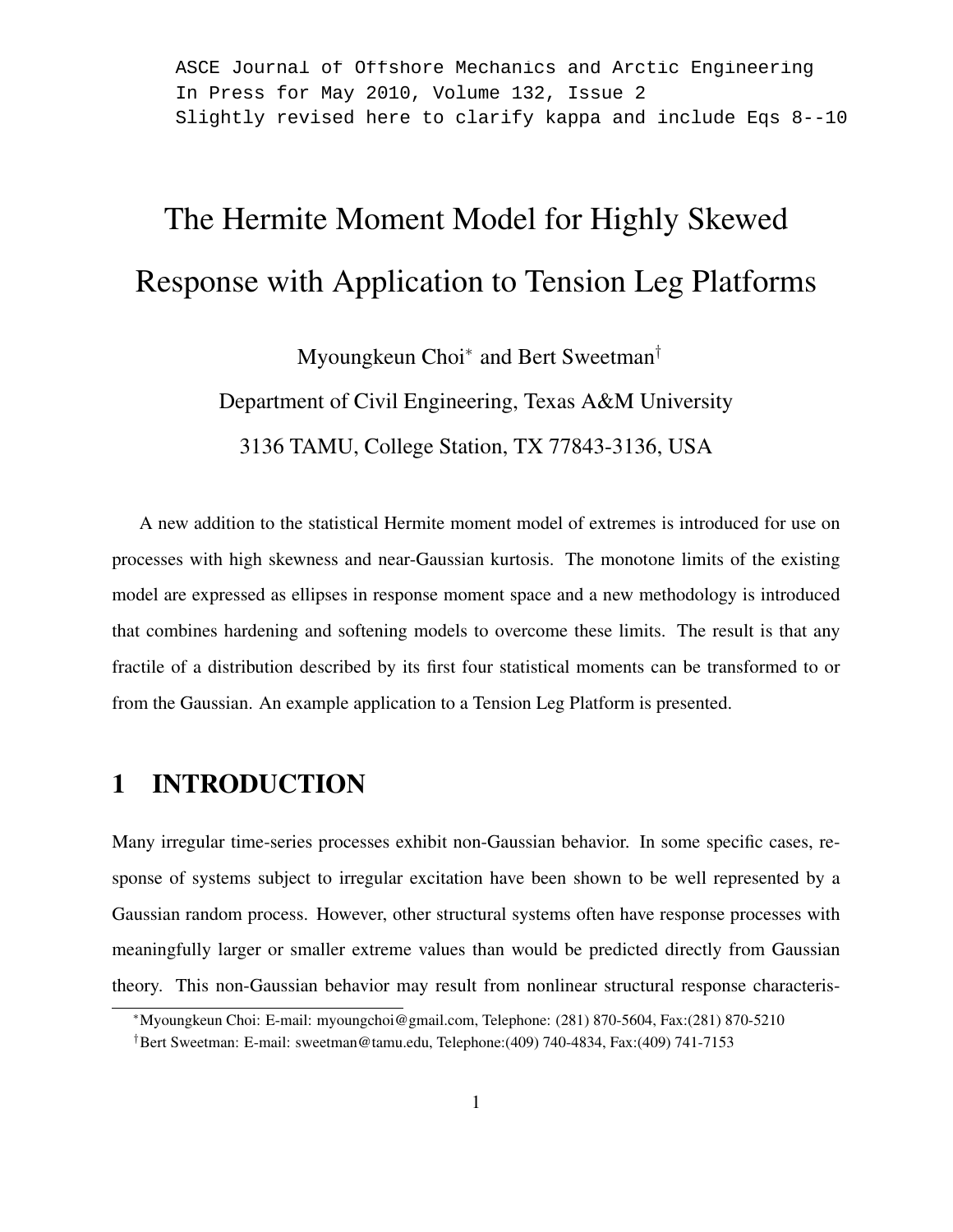tics, nonlinear excitation loads, or both. For such systems, direct use of Gaussian statistics is not appropriate.

Theoretically simple methods, such as direct Monte Carlo simulation of very large data-sets, are increasingly relevant as computational power continues to become more readily available. This methodology includes use of numerical time stepping direct integration methods to simulate a large number of time-series, the results of which are subsequently used to develop a full probability distribution for use in prediction of upcrossing rates, extreme values, and fatigue damage. Unfortunately, these methods are limited to physical processes for which time-series can be accurately simulated, including the extreme events. In some cases meaningful simulation is not possible, so extreme events must be predicted based on data which as been measured. In these cases, sufficient data to construct full probability distributions are rarely available. Similarly, in cases where the statistical moments of a probability distribution are already known, computer simulation of the process to predict specific fractiles of the response is difficult and inelegant at best. Application to this latter class of problems is what motivated the authors to develop this extension to the Hermite methodology.

Other, less computationally intensive, alternatives to direct simulation methods are also available, including various approximation approaches such as equivalent linearization techniques and series distribution methods. Equivalent linearization techniques [1, 3, 18] are only useful to estimate gross response statistics such as root mean square levels. Series distribution methods [6, 13] can be used to transform known statistical results such as mean upcrossing rates and extreme values of a Gaussian process into those of a non-Gaussian process by finding a simple functional transformation of the equivalent Gaussian statistics.

Full probability distributions of a non-Gaussian process can be estimated using Gram-Charlier series, Edgeworth series, and Longuet-Higgins series from those of a Gaussian process e.g. [12, 13, 17]. These series distribution methods have a common weakness: they all tend to exhibit oscillating and negative tail behavior. Overcoming this weakness, the Hermite moment model was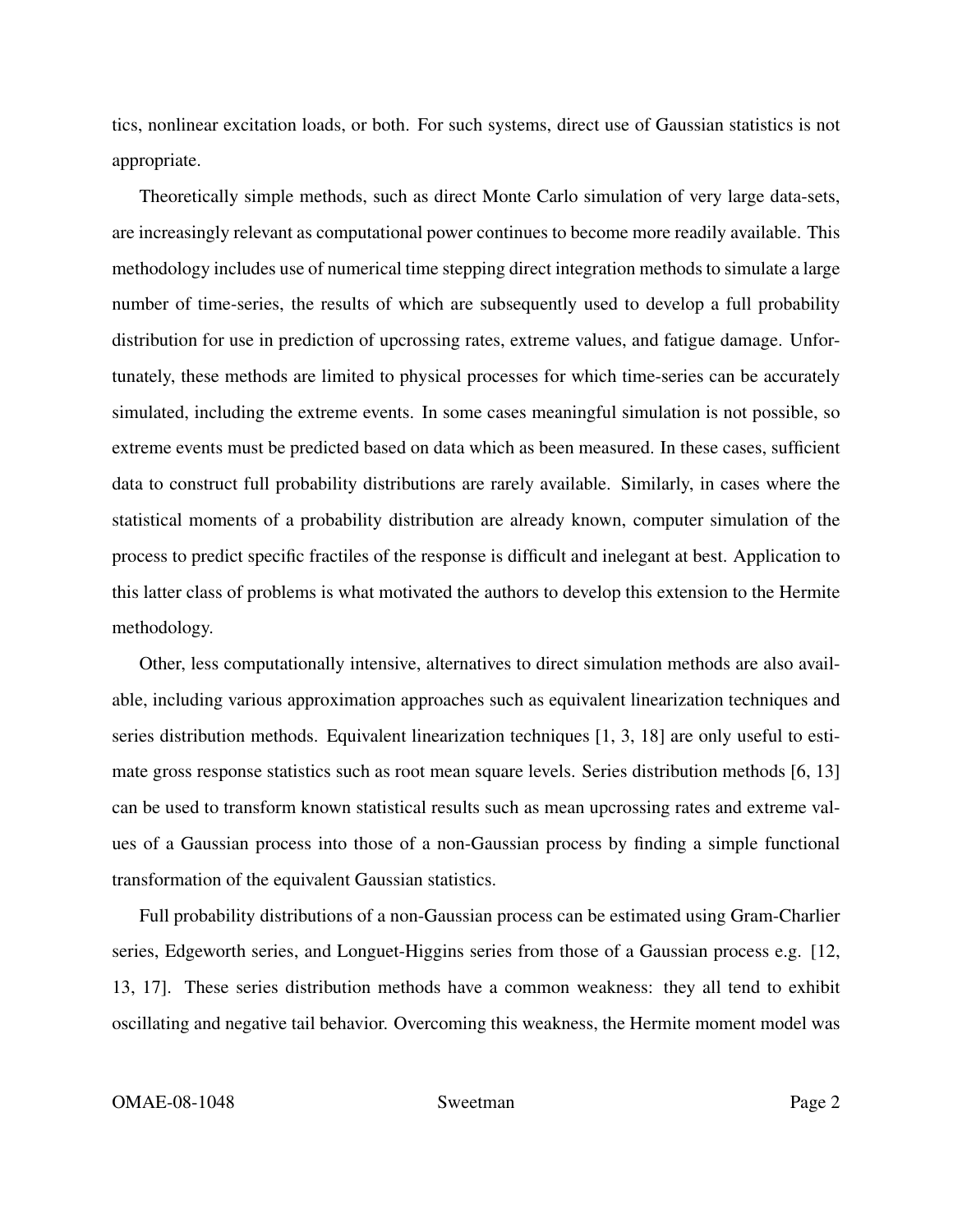developed and shown to be more flexible over a wider range of skewness and kurtosis values [19, 20]. This Hermite moment model offers equivalent fractile mapping between Gaussian and non-Gaussian processes and has been widely applied to a variety of areas: non-Gaussian excitation and structural response estimation e.g. [7], extreme response estimation e.g. [14], non-Gaussian wave kinematics estimation e.g. [11], and non-Gaussian simulation e.g. [15]. There are, however, some processes to which the transformation is not directly applicable. Non-monotone transformations complicate application to processes with high skewness but near-Gaussian kurtosis. This paper begins with a review of the theory underlying the Hermite moment model, with special emphasis on this monotone limit.

# 2 BACKGROUND: THE FOUR-MOMENT HERMITE MODEL

The four-moment Hermite model uses skewness and kurtosis to transform between standardized Gaussian and equivalent non-Gaussian fractiles. This paper addresses both forward and backward transformations: the forward transformation maps fractiles of a Gaussian process to those of a non-Gaussian, and the backward transformation maps fractiles of a non-Gaussian process to Gaussian equivalents. Additionally, any non-Gaussian process can be softening, hardening, or a combination of the two. The probability distribution of a softening process has thicker tails than a Gaussian distribution. An example softening process would be the irregular dynamic response of a spring-mass system to a Gaussian excitation if the spring is non-linear, with stiffness that decreases with increasing displacement (softens). Such a system would have relatively greater maxima and smaller minima than would an equivalent system with a linear spring. Conversely, the probability distribution of a hardening process has thinner tails than the Gaussian distribution.

The four-moment Hermite model for transformation of a process that is relatively thin-tailed to a process that is thicker-tailed over the entire fractile range is a cubic polynomial. The polynomial applies to either forward transformation of a softening process (from Gaussian to non-Gaussian) or backward transformation of a hardening process (from non-Gaussian to Gaussian). Transforma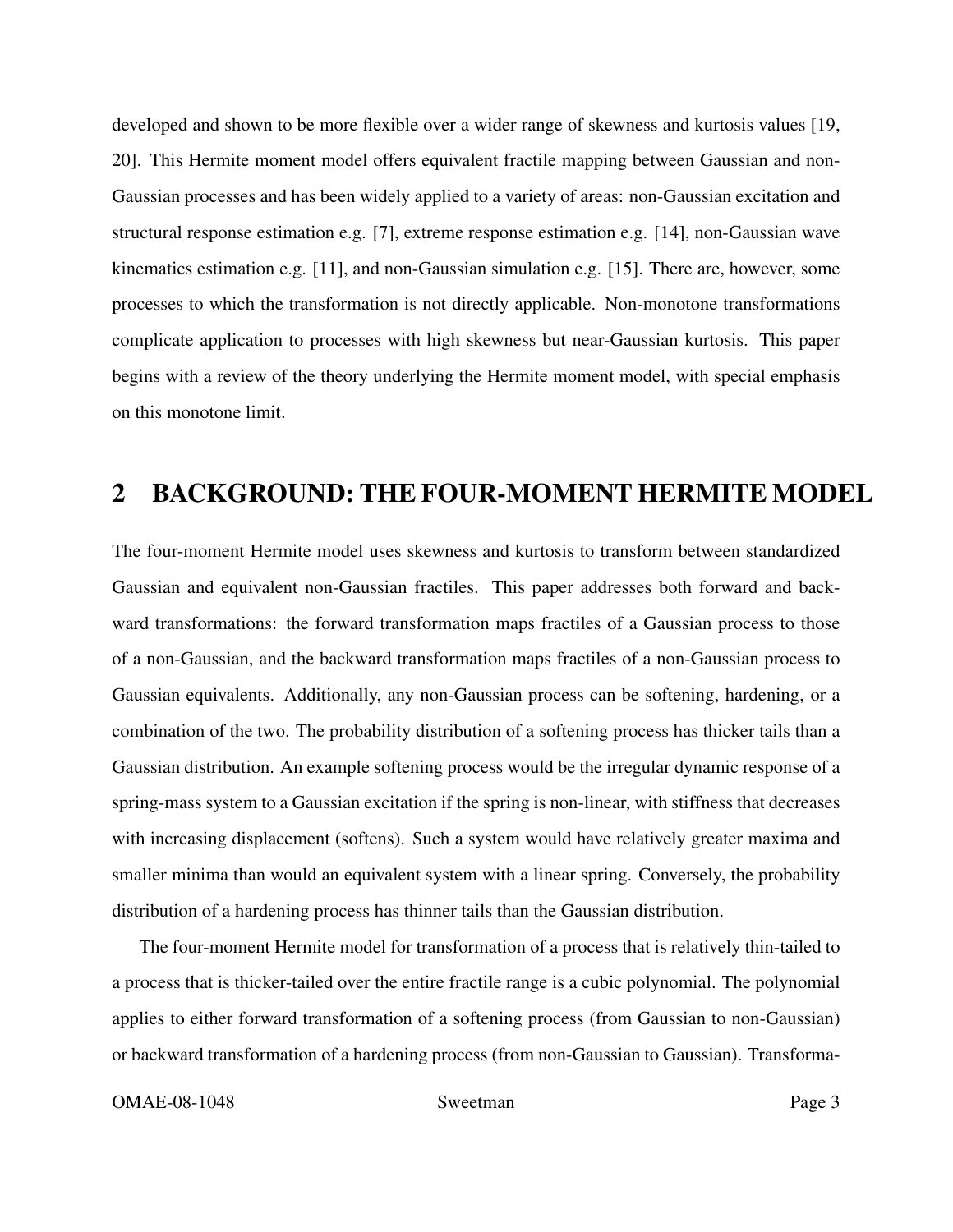tions from processes with relatively thick-tailed distributions to thinner-tailed distributions require inversion of the cubic polynomial. The model developed by Winterstein [19, 20] has two limitations: 1) the monotone limit, which enables a simple inversion of the cubic polynomial over the entire fractile range, and 2) a practical limit predicted by the underlying theory defining theoretically impossible combinations of skewness and kurtosis values. This paper provides an alternative inversion methodology that is not subject to the monotone limit.

#### 2.1 The Functional Form of the Transformation

The Hermite moment model transforms any fractile between standardized Gaussian and non-Gaussian processes, such that the cumulative distribution function (CDF) of a standard non-Gaussian process matches that of the standard Gaussian. The model for mapping a relatively thin-tailed process to a thicker-tailed process has a simple form resulting from an infinite series polynomial expansion. The first few terms of the expansion can be conveniently and appropriately applied to transform between specific fractiles.

$$
x = a_0 + a_1 P_1(u) + a_2 P_2(u) + a_3 P_3(u) + \dots \tag{1}
$$

$$
u = b_0 + b_1 P_1(x) + b_2 P_2(x) + b_3 P_3(x) + \dots \tag{2}
$$

where x and u are values of random variables X and U, and  $P_j(\cdot)$  indicates the j'th term of a polynomial expansion that possesses orthogonal properties. Standardized random variables are used throughout this paper:  $X = \frac{Y - \mu_Y}{\sigma_Y}$  $\frac{-\mu_Y}{\sigma_Y}$  and  $U = \frac{V - \mu_V}{\sigma_V}$  $\frac{-\mu_V}{\sigma_V}$  represent standard non-Gaussian and standard Gaussian processes, respectively; argument t is omitted for brevity.  $\mu_Y$ ,  $\sigma_Y$ ,  $\alpha_3$  and  $\alpha_4$ are the mean, standard deviation, skewness and kurtosis of a non-Gaussian process Y.  $\mu_V$  and  $\sigma_V$ are the mean and standard deviation of a Gaussian process V .

Winterstein [19, 20] provides an infinite-series polynomial expansion and a representation of the functional transformation with four terms, whose coefficients are directly related to the response moments of the non-Gaussian process. A non-Gaussian softening process can be expressed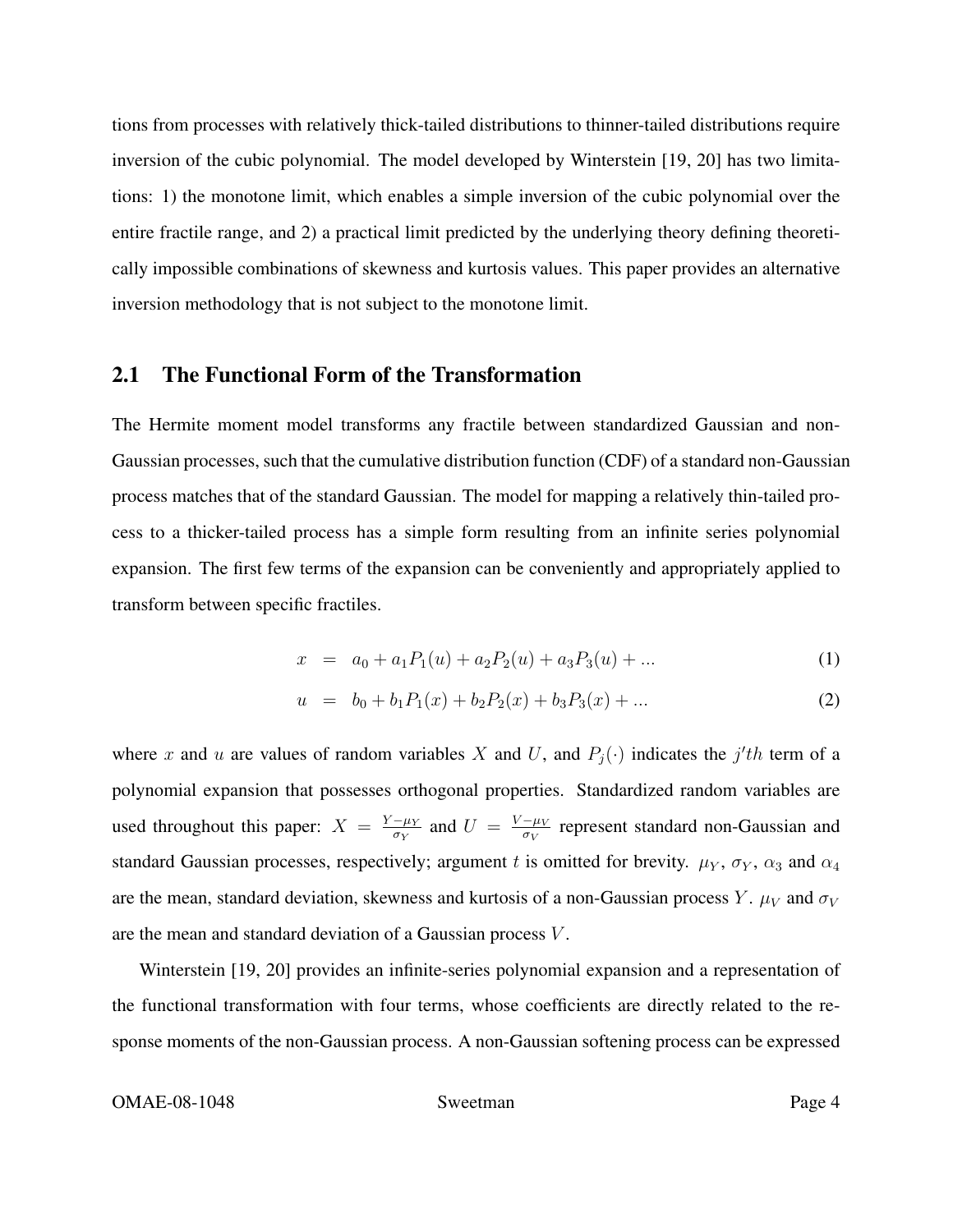by a Hermite polynomial series expansion of the Gaussian process:

$$
x = \kappa \left\{ u + \sum_{n=3}^{N=\infty} h_n \text{He}_{n-1}(u) \right\}
$$
 (3)

$$
\simeq \kappa \left\{ u + h_3(u^2 - 1) + h_4\left(u^3 - 3u\right) \right\} \tag{4}
$$

where  $\kappa$  is a scale factor that ensures x has unit variance. He<sub>n</sub> is the  $n^{th}$  Hermite polynomial:  $He_1(\xi) = \xi$ ,  $He_2(\xi) = \xi^2 - 1$ ,  $He_3(\xi) = \xi^3 - 3\xi$ , etc., where  $\xi$  is any value. Coefficients  $h_3$  and  $h_4$  are directly calculated from the skewness and kurtosis of the non-Gaussian process. Similarly, a Gaussian response can be expressed by a Hermite polynomial series expansion of a hardening response process:

$$
u = x - \sum_{n=3}^{\infty} h_n \text{He}_{n-1}(x)
$$
 (5)

$$
\simeq x - h_3(x^2 - 1) - h_4(x^3 - 3x) \tag{6}
$$

In both transformations, the Hermite polynomial coefficients  $h_n$  give shape to the resulting distributions. Taking only first-order terms of the expansion yields direct relationships between the first n Hermite coefficients and the first n statistical moments of the standardized non-Gaussian variable [19, 20].

$$
h_1 = h_2 = 0,
$$
  $h_3 = \frac{\alpha_3}{6},$   $h_4 = \frac{\alpha_4 - 3}{24}$  (7)

Truncating the infinite expansion at the first four response moments makes the implicit assumption that terms higher than  $h_4$  are negligible. In practice, use of response moments higher than the kurtosis is difficult because of high variability in sampling these higher moments. If the nonlinearity is sufficiently mild that terms of the order  $h_n h_m$  can be neglected, it can be shown that  $\kappa = 1$ . In addition to these first-order coefficients, Winterstein developed second-order coefficients for the forward softening case by taking all the first- and second-order terms in the expansion and including terms of the order  $h_n h_m$  [19, 20]:

$$
h_3 = \frac{\alpha_3}{4 + 2\sqrt{1 + 1.5(\alpha_4 - 3)}}
$$
\n(8)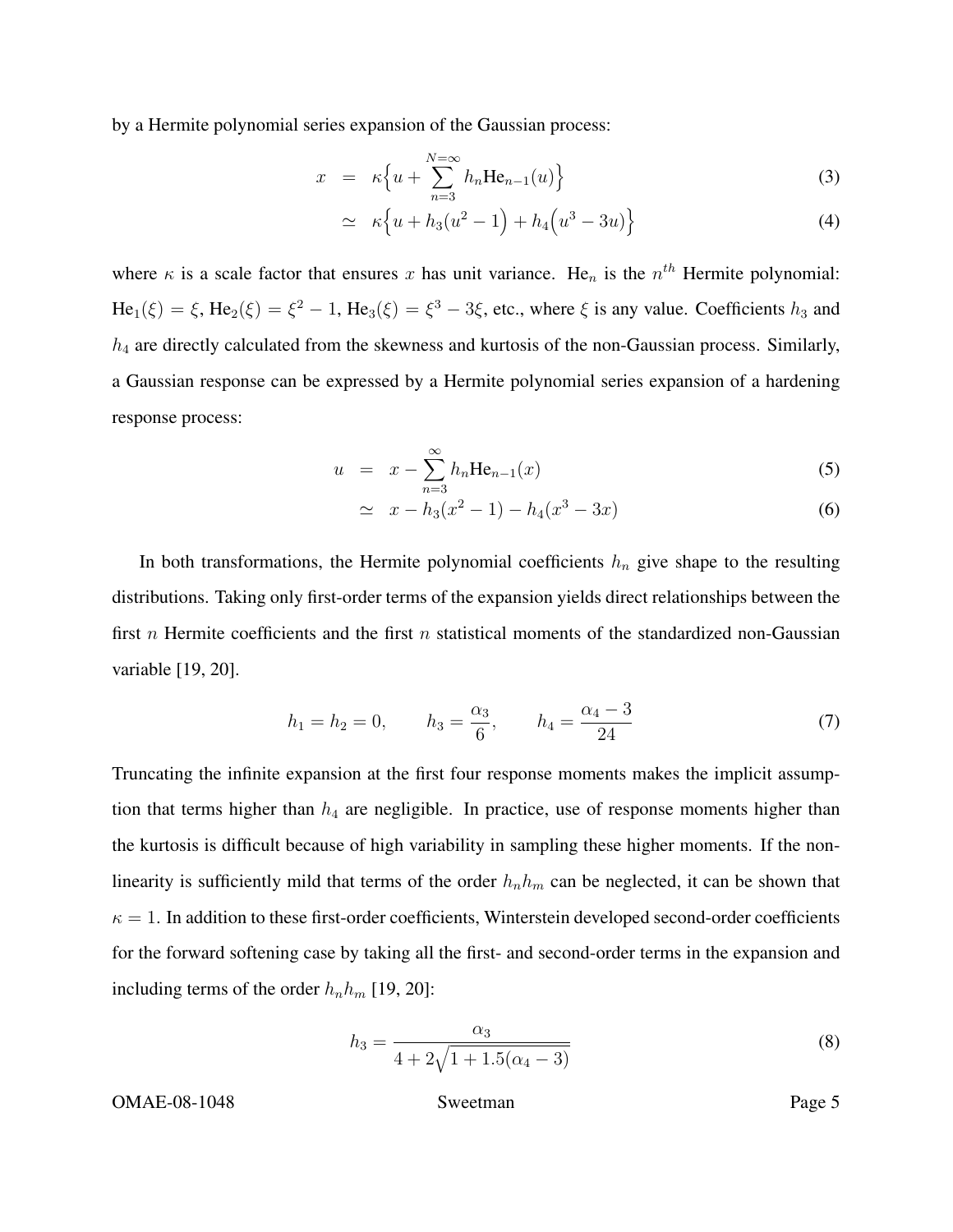$$
h_4 = \frac{\sqrt{1 + 1.5(\alpha_4 - 3)} - 1}{18} \tag{9}
$$

$$
\kappa = (1 + 2h_3^2 + 6h_4^2)^{-1/2} \tag{10}
$$

Other second-order representations are proposed in [10, 22]. In later work, Winterstein and Lange [9, 21] proposed computational methods to find optimized coefficients by minimizing the sum of squared errors.

#### 2.2 Inversion

Equations 4 and 6 directly map thin- to thick-tailed distributions; mapping from thick- to thin-tailed distributions requires inversion of the polynomial transformation. Winterstein does not provide an inversion of Equation 6; he does provide an inversion of Equation 4, which is applicable only inside the monotone limits (Section 3):

$$
u = \left[\sqrt{\xi^2(x) + c} + \xi(x)\right]^{1/3} - \left[\sqrt{\xi^2(x) + c} - \xi(x)\right]^{1/3} - a
$$
  
where  $\xi(x) = 1.5b\left(a + \frac{x}{\kappa}\right) - a^3$   

$$
a = \frac{h_3}{3h_4}, \qquad b = \frac{1}{3h_4}, \qquad c = \left(b - 1 - a^2\right)^3
$$
 (11)

In addition to the monotone limit, a square root in Equation 11 requires that  $\xi^2(x) + c$  be nonnegative.

Figure 1 shows the various regions where each of the transformation pairs is applicable. The curved lines are the monotone and practical limits, which divide the space into various regions. In regions I and II the original polynomials are applicable (Equations 4 and 6). The pre-existing inversion is only applicable in region I (Equation 11). Here, a new inversion is offered for use in region II as is a new methodology for use in regions III and IV. The new method is applicable to either forward or backward transformations. Skewness and kurtosis combinations outside the practical limit are extremely rare, and use of the Hermite model would generally not be useful or justified  $(I_X, II_X, III_X,$  and  $IV_X$ ).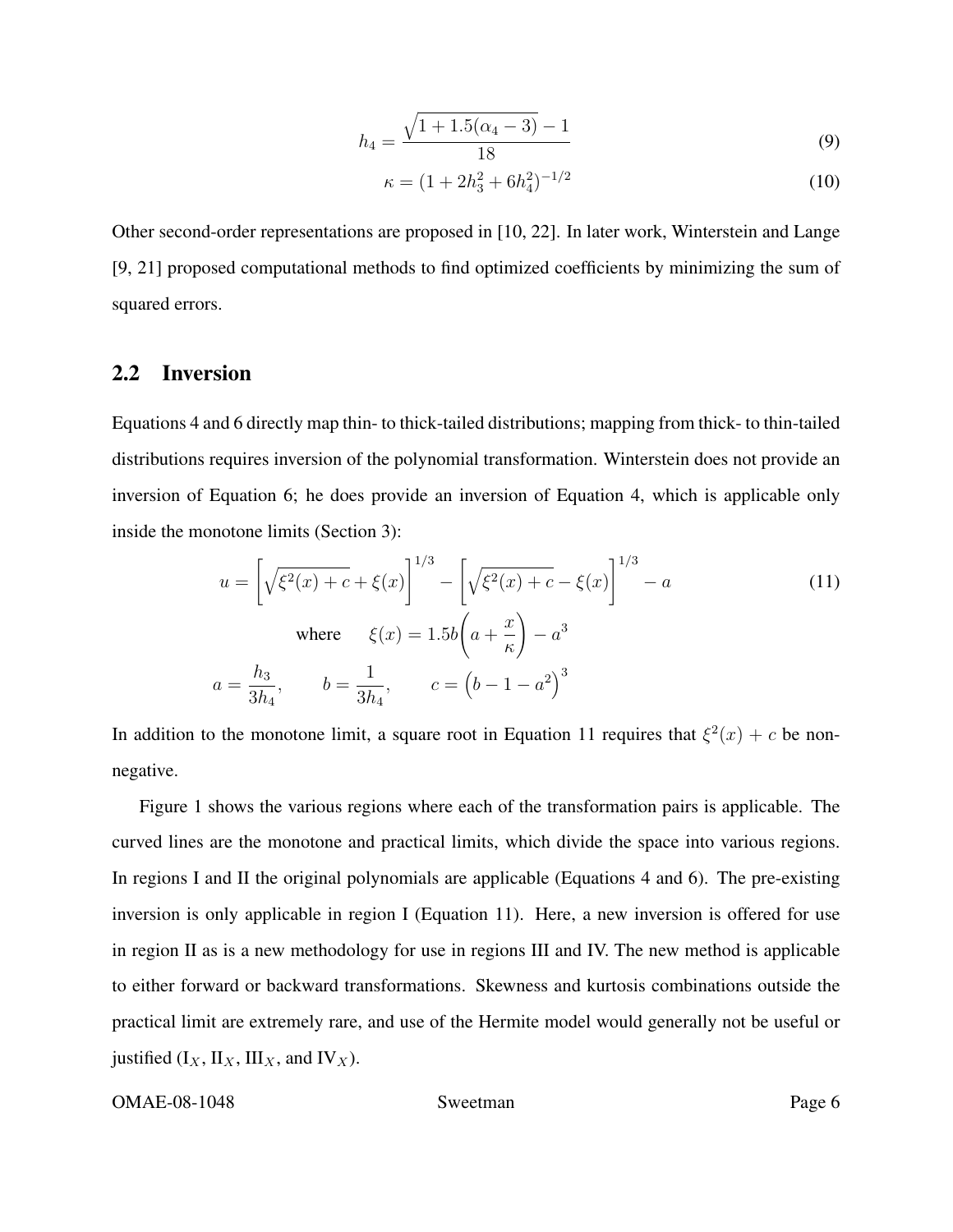

Figure 1: Various Regions of Model Applicability

### 2.3 Limitations of the Original Hermite Model of Extremes

The parabolic curve shown with a solid line on Figure 1 represents a practical limit based on a polynomial expansion.

$$
\alpha_4 \ge \alpha_3^2 + 1 \tag{12}
$$

The infinite-series expansion on which this transformation model is based predicts skewnesskurtosis combinations will not occur in regions below this parabola. It is in fact possible to create highly skewed distributions in violation of this limit, and the Hermite transformations are generally smooth and well-behaved as they cross the limit. However, these cases are so far beyond the reasonable limits of second-order theory that use of the model is not appropriate. The original development by Winterstein [19] includes a cogent explanation; some of his most salient points are closely paraphrased here:

Various results of any random process  $Z(t)$  can be expressed as a sum of n polynomials,  $P_n[Z(t)]$ , that possess orthogonal properties:

$$
E[P_n(Z)] = E[P_n(Z)P_m(Z)] = 0 \t (n \neq m; n, m > 0)
$$
\t(13)

The  $n^{th}$  such polynomial can be constructed from the simple power law  $Z^n(t)$  by OMAE-08-1048 Sweetman Page 7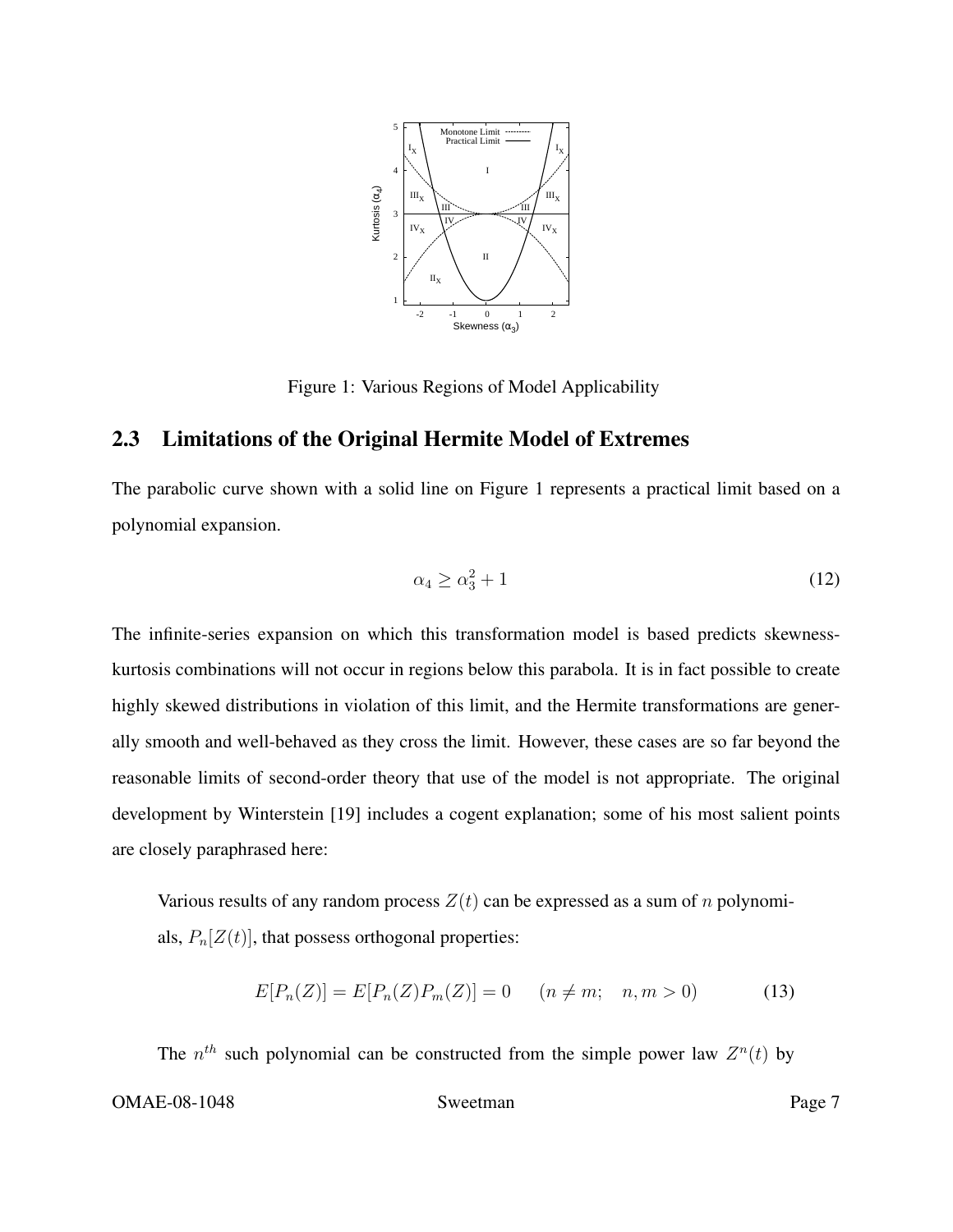removing its correlation with all lower order polynomials:

$$
P_n(Z) = Z^n - \sum_{k=0}^{n-1} c_{nk} P_k(Z); \qquad c_{nk} = \frac{E[Z^n P_k(Z)]}{E[P_k^2(Z)]}
$$
(14)

If  $Z(t)$  has been standardized to have zero mean and unit variance, applying Equation 14 with  $P_0(Z) = 1$  leads to the polynomials

$$
P_1(Z) = Z; \qquad P_2(Z) = Z^2 - \alpha_3 Z - 1; \qquad (15)
$$

$$
P_3(Z) = Z^3 - c_{32}P_2(Z) - \alpha_4 Z - \alpha_3; \tag{16}
$$

in which  $c_{32} = E[Z^3 P_2(Z)]/E[P_2^2(Z)] = (\alpha_5 - \alpha_3 - \alpha_3 \alpha_4)/(\alpha_4 - \alpha_3^2 - 1)$ . Noting that the  $E[P_2^2(Z)] = \alpha_4 - \alpha_3^2 - 1$  cannot be negative, the kurtosis value,  $\alpha_4$  cannot be less than  $\alpha_3^2 + 1$ .

That final observation,  $\alpha_4 \ge \alpha_3^2 + 1$ , constitutes the practical limit.

Winterstein goes on to show that various generalizations of this model can be formed from these orthogonal polynomials, including the ability to model a new random process from only its first N moments; one such example is the Hermite model of extremes. As the distribution of a non-Gaussian process approaches a Gaussian through the infinite-series approximation, the orthogonality condition of Equation 13 is used to ensure several important properties. Most importantly, 1) it ensures that the polynomial moments are the central moments of the process and 2) that polynomials of order higher than  $N$  are equal to zero or at least negligible. The orthogonality of the polynomials also guarantees uniqueness of the Hermite coefficients. In the next section, the monotone limits are fully explained and represented geometrically as ellipses in moment space. Alternate solutions are then offered that yield results identical to those of Winterstein in the monotone regions, and also enable application of the model over the entire range within the practical limit, i.e., the entire range for which the model is likely to be useful.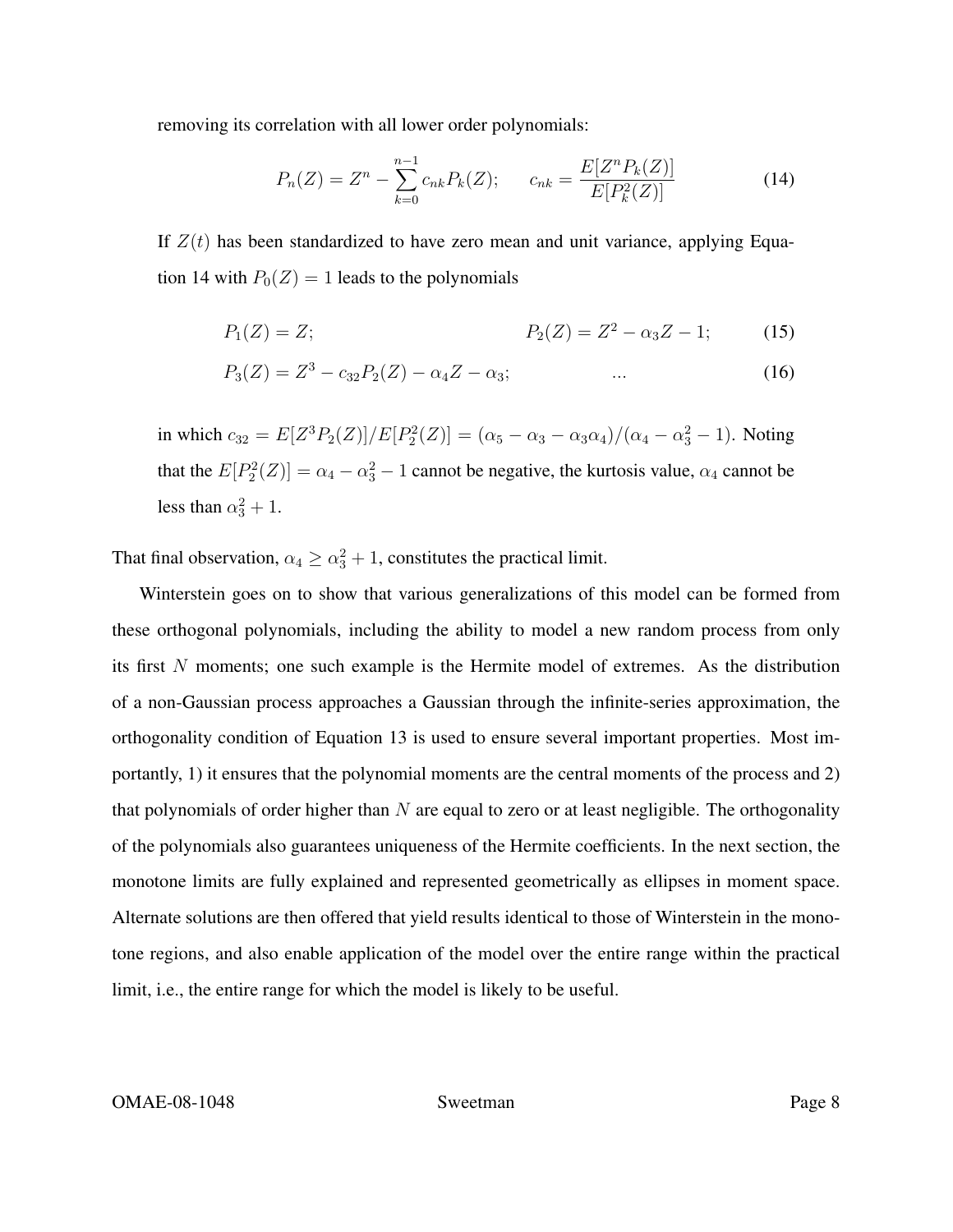# 3 OVERCOMING THE MONOTONE LIMITATION

One of the principal contributions of this paper is an alternative implementation of the Hermite polynomial that overcomes the monotone limitation. First, the monotone limits are investigated numerically and represented geometrically, then the results are used to develop a new inversion and a new alternative methodology to construct monotonic transformations for non-monotone regions.

### 3.1 Understanding the Monotone Limits

Figure 2 is developed later in this section. The horizontal and vertical axes are the coefficients of the Hermite polynomials:  $h_3 = \alpha_3/6$ , and  $h_4 = (\alpha_4 - 3)/24$ . The Hermite polynomial transformation is shown to be monotone inside each ellipse and non-monotone outside. The regions in Figure 1 depict the five possible cases:

- I. The two coefficients,  $h_3$  and  $h_4$ , are inside the upper ellipse ( $D_s \le 0$ ), which indicates the transformation for softening response increases monotonically.
- II. The two coefficients are inside the lower ellipse ( $D_h \leq 0$ ), which indicates the transformation for hardening response increases monotonically.
- III. The two coefficients are outside the upper ellipse as well as above the horizontal axis ( $h_4 > 0$ and  $D_s > 0$ ). For this region, the transformation for softening response increases continuously only for fractiles beyond either of the two critical points (Equation 18) and decreases continuously between. The transformation for hardening response increases continuously for fractiles between the two critical points (Equation 22) and decreases continuously beyond.
- IV. The two coefficients are outside the lower ellipse as well as below the horizontal axis ( $h_4 < 0$ and  $D<sub>h</sub> > 0$ ). For this region, the transformation for hardening response increases continuously only for fractiles beyond either of the two critical points (Equation 22) and decreases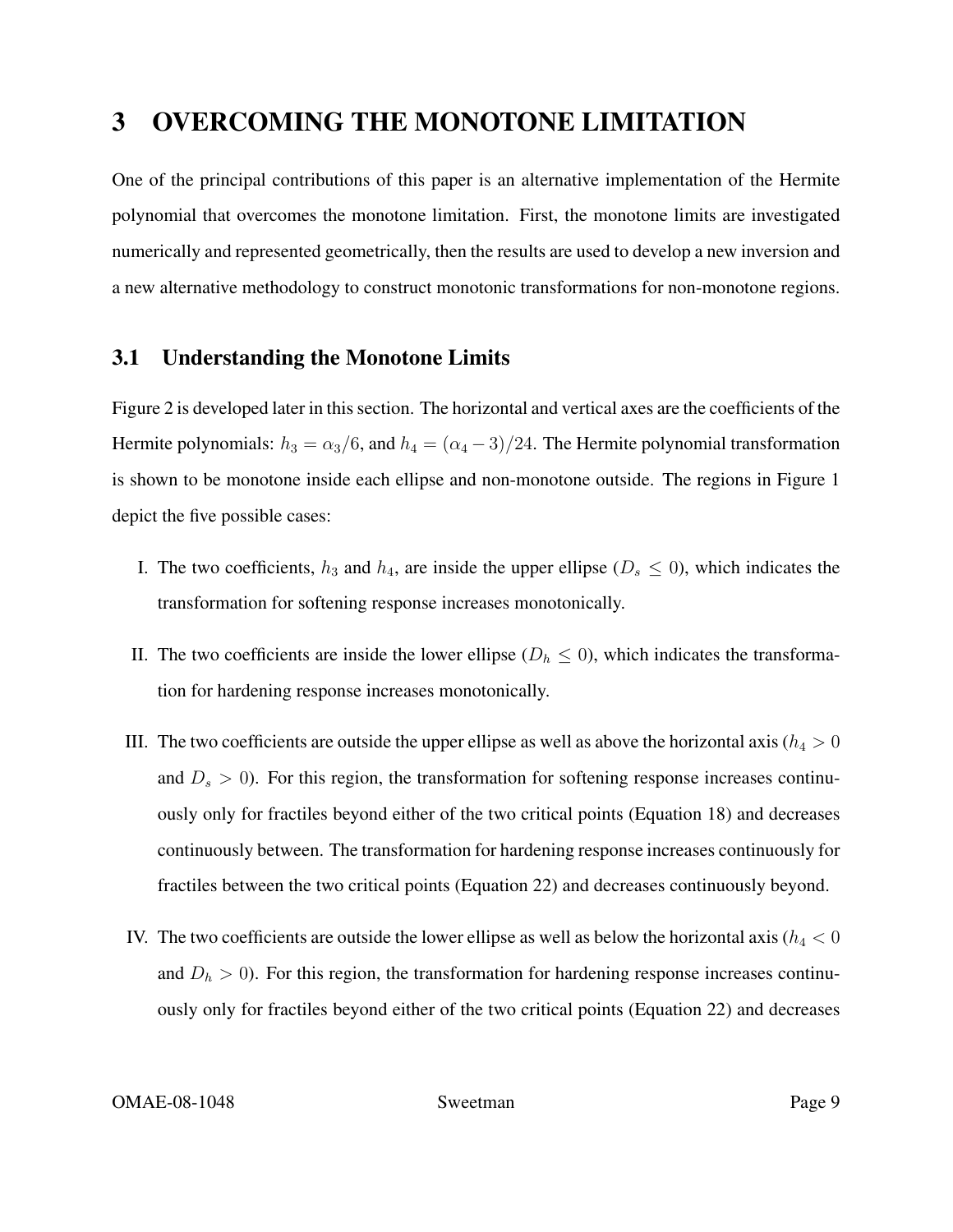continuously between. The transformation for softening response increases continuously for fractiles between the two critical points (Equation 18) and decreases continuously beyond.

V. The coefficients lie on the line  $h_4 = 0$ . The process is non-monotonic and the hermite polynomial reduces to a quadratic. If  $h_3 = 0$  then the process is Gaussian.

Three solutions for cases in regions I and II were developed in the original work by Winterstein. A missing inversion for the monotone backward hardening Case (II) is offered here, as are solutions for Cases III and IV (above the practical limit but outside the ovals).



Figure 2: Practical, Softening Monotone and Hardening Monotone Limits in Hermite Moment Space

#### 3.1.1 The Monotone Limit for a Softening Response (Upper Ellipse)

In the model for softening response, the non-Gaussian variable is expressed as a cubic function of the standard Gaussian variable. The slope of Equation 4 is

$$
\frac{dx}{du} = \kappa \left\{ 3h_4 u^2 + 2h_3 u + (1 - 3h_4) \right\} \tag{17}
$$

which is a quadratic function. The solutions of the quadratic equation  $\frac{dx}{du} = 0$ , if any, are the critical points of the cubic function, and play a key role in determining the monotone range. The resulting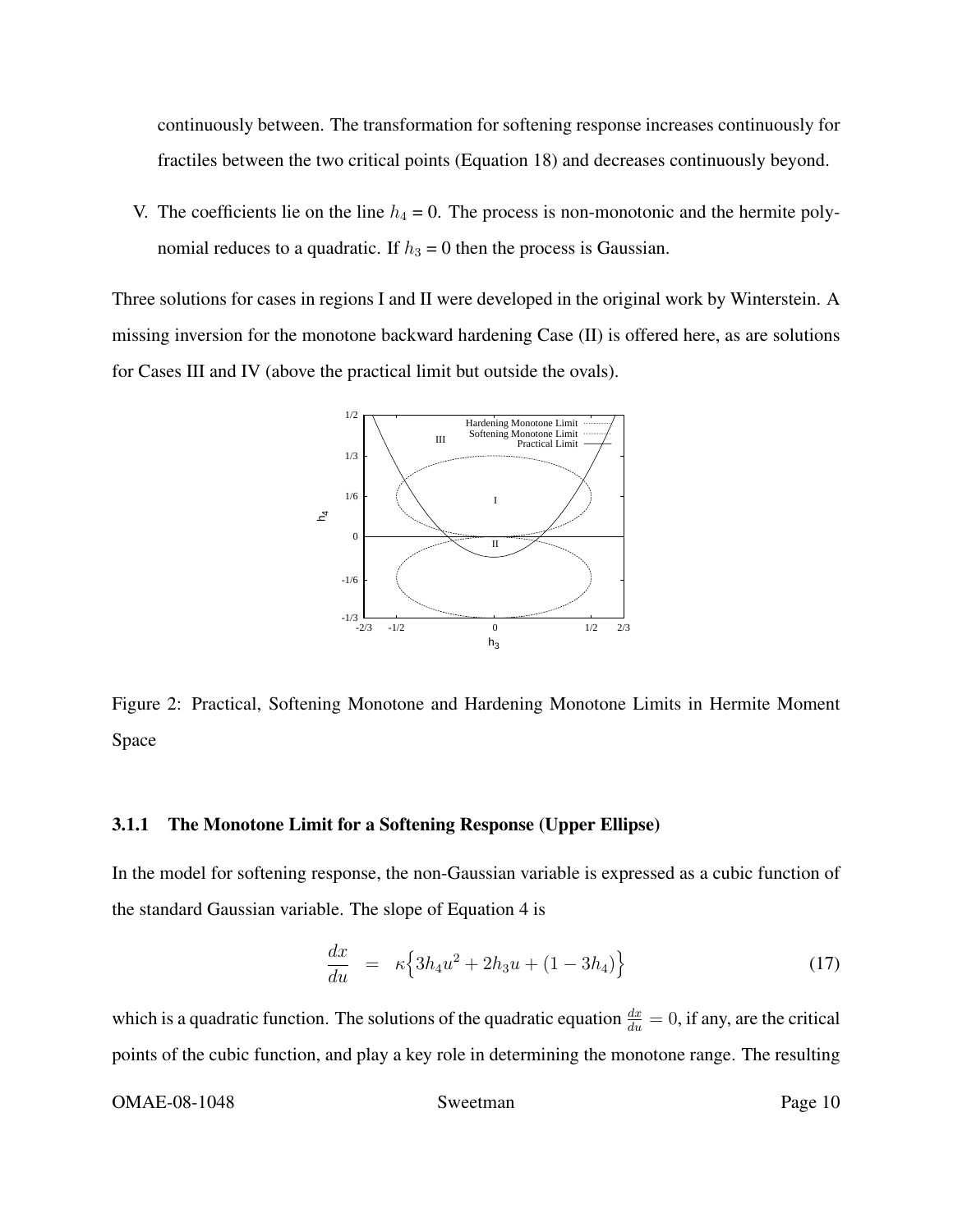critical points are

$$
u_c = \frac{-2h_3 \pm \sqrt{4h_3^2 - 12h_4(1 - 3h_4)}}{6h_4} \tag{18}
$$

The existence of these solutions is determined by the discriminant,  $D_s$  for the softening case, which is equivalent to the equation inside square root in Equation 18.

$$
D_s = 4[h_3^2 - 3h_4(1 - 3h_4)]
$$
\n(19)

A positive discriminant produces two solutions, which implies the curve is non-monotonic, with transitions between the increasing and decreasing parts of the curve at the critical points. Zero discriminant produces one solution (two identical solutions), and a negative discriminant produces no real solution. Since no solution or a single solution to the quadratic equation indicates no critical point in the cubic function, the resulting cubic function with non-positive discriminant is monotone if

$$
h_3^2 \le 3h_4(1 - 3h_4) \tag{20}
$$

The zero discriminant case,  $D_s = 0$ , can be reorganized to represent the upper ellipse in  $(h_3, h_4)$ plane of Figure 2.

$$
\frac{h_3^2}{\left(\frac{1}{2}\right)^2} + \frac{(h_4 - \frac{1}{6})^2}{\left(\frac{1}{6}\right)^2} = 1\tag{21}
$$

#### 3.1.2 The Monotone Limit for a Hardening Response (Lower Ellipse)

Similarly, the standard Gaussian variable can be expressed as a cubic function of a standardized non-Gaussian variable in the model for hardening response. The same procedure of softening response using Equation 6 results in two critical points, and the discriminant and monotone limit for the hardening case:

$$
x_c = \frac{-2h_3 \pm \sqrt{4h_3^2 + 12h_4(1 + 3h_4)}}{6h_4} \tag{22}
$$

$$
D_h = 4[h_3^2 + 3h_4(1+3h_4)] \tag{23}
$$

$$
h_3^2 \leq -3h_4(1+3h_4) \tag{24}
$$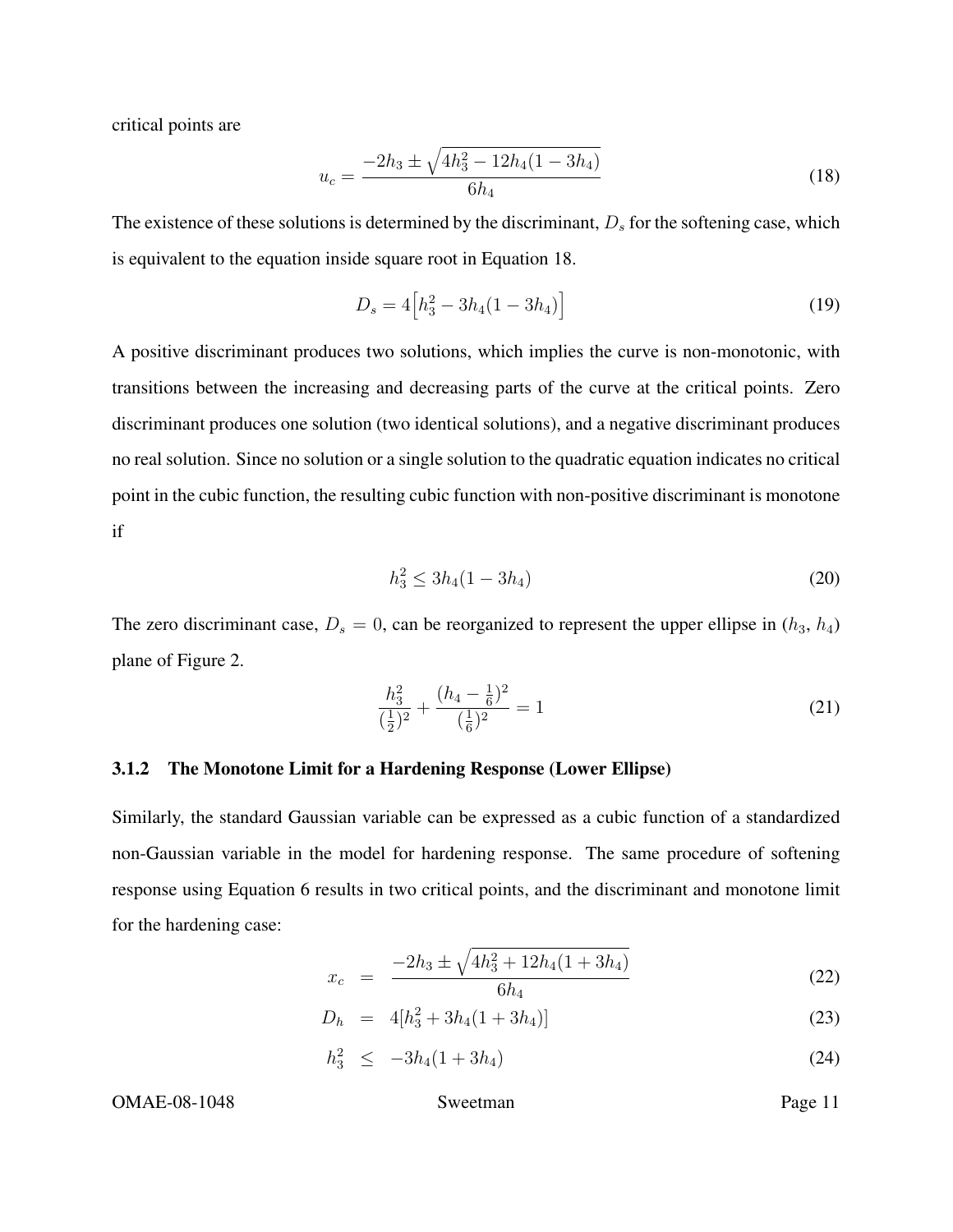Setting  $D_h = 0$  in Equation 23 and reorganizing defines the lower ellipse in Figure 2.

$$
\frac{h_3^2}{\left(\frac{1}{2}\right)^2} + \frac{(h_4 + \frac{1}{6})^2}{\left(\frac{1}{6}\right)^2} = 1\tag{25}
$$

### 3.2 An Alternative Inversion of the Hermite Polynomial

Here, a new inversion methodology of the original Hermite polynomials (Equations 4 and 6) is offered to enable use of the Hermite model of extreme values in the Cases III and IV, where the polynomial is non-monotone. This new inversion has an important advantage over the original: it enables inversion outside the monotone limit, where multiple solutions are possible. Choosing between these solutions is addressed in Section 3.3. To develop the alternate inversion, the forward transformation for a softening response (Equation 4) is rearranged to a more convenient form:

$$
\kappa h_4(u^3 + a_2 u^2 + a_1 u + a_0) = 0 \tag{26}
$$

where  $a_0 = \frac{-x-\kappa h_3}{\kappa h_4}$  $\frac{c-\kappa h_3}{\kappa h_4}$ ,  $a_1 = \frac{1-3h_4}{h_4}$  $\frac{-3h_4}{h_4},\ a_2\,=\,\frac{h_3}{h_4}$  $\frac{h_3}{h_4}$  and x is the value of a non-Gaussian response to be transformed to the Gaussian. The Gaussian equivalent of the specified x is a value of u solving the cubic equation. Among many existing solution approaches, the most practical here is to find its real roots through use of a trigonometric identity [2, 5]. In this solution, the real roots are selected based on computed parameters  $p$  and  $C$ .

$$
p = \frac{3a_1 - a_2^2}{3}; \qquad C = \frac{q}{2} \left(\frac{3}{|p|}\right)^{\frac{3}{2}} \tag{27}
$$

where  $q = (9a_1a_2 - 27a_0 - 2a_2^3)/27$ .

(1) if  $p \geq 0$ , the equation is monotone and this alternate inversion yields numerical results identical to those of Winterstein (Equation 11), but without restrictions imposed by having a square root of a potentially negative quantity in the solution.

$$
u = -\frac{1}{3}a_2 + 2\sqrt{\frac{p}{3}}\sinh\left(\frac{1}{3}\sinh^{-1}C\right)
$$
 (28)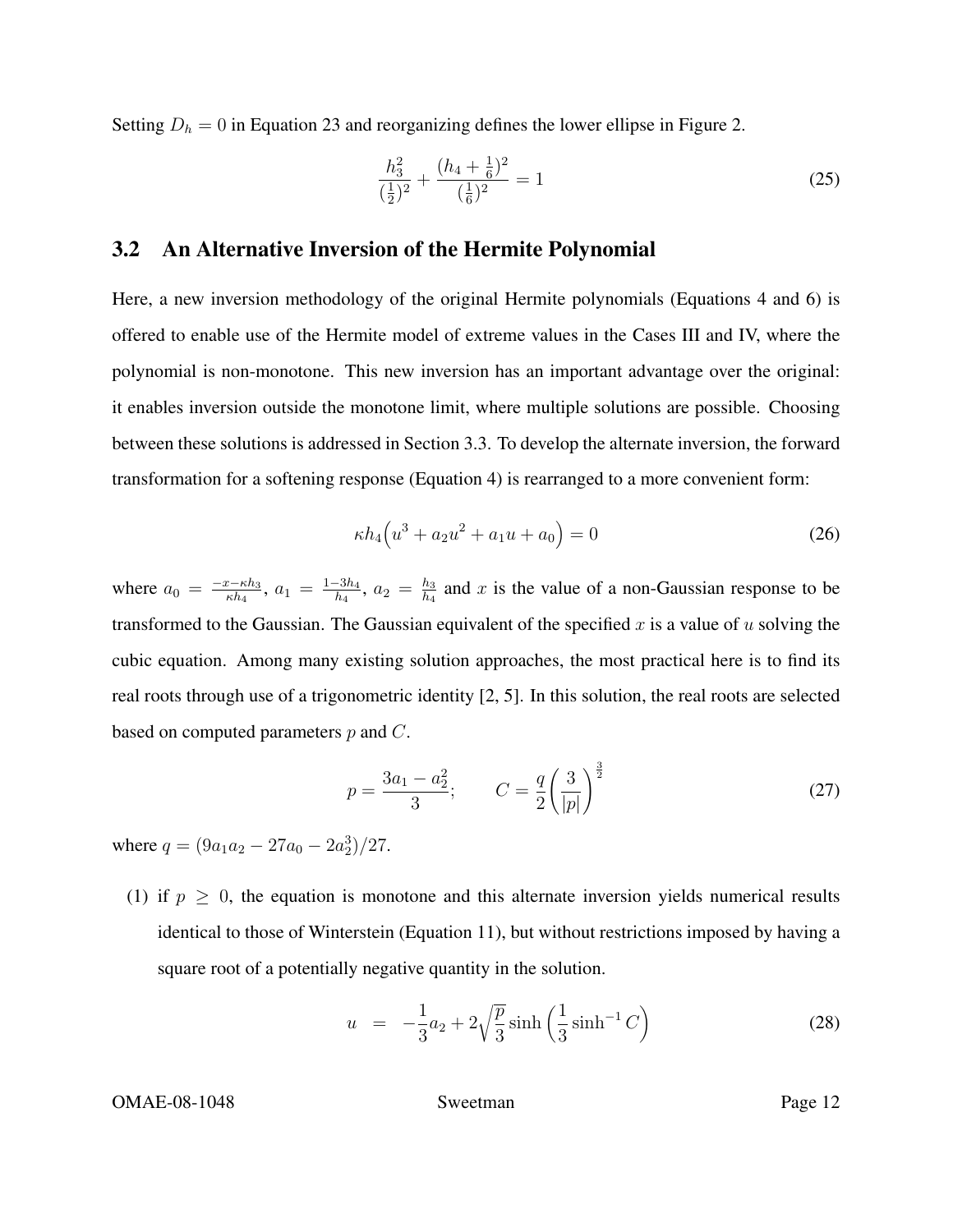(2) if  $p < 0$ , the equation is non-monotone and the root selection depends on the value of C.

$$
u = -\frac{1}{3}a_2 + 2\sqrt{\frac{|p|}{3}}\cosh\left(\frac{1}{3}\cosh^{-1}C\right) \quad \text{for} \quad C \ge 1
$$
 (29)

$$
u = -\frac{1}{3}a_2 - 2\sqrt{\frac{|p|}{3}}\cosh\left(\frac{1}{3}\cosh^{-1}|C|\right) \quad \text{for} \quad C \le -1 \tag{30}
$$

$$
u = -\frac{1}{3}a_2 + 2\sqrt{\frac{|p|}{3}}\cos\left(\frac{1}{3}\cos^{-1}C\right) \quad \text{for} \quad |C| < 1 \tag{31}
$$

If the kurtosis of a process is exactly 3, then Equation 4 reduces to a quadratic, and  $h_4 = 0$ , which creates a divide by zero in the cubic inversion. The inversion for the quadratic is:

$$
u = \frac{-1 \pm \sqrt{1 + 4h_3(h_3 + x/\kappa)}}{2h_3} \tag{32}
$$

which increases monotonically if ( $\pm$ ) is taken as (+) for  $h_3 > 0$  and (-) for  $h_3 < 0$ . This expression can also be used directly with Equation 38 as a three-moment model of extremes.

The inversions for the backward transformation for a hardening response is developed equivalently by rearranging Equation 6.

$$
h_4(x^3 + a_2x^2 + a_1x + a_0) = 0
$$
\n(33)

where  $a_0 = \frac{-u-h_3}{h_4}$  $\frac{1-h_3}{h_4}, a_1 = \frac{1-3h_4}{h_4}$  $\frac{-3h_4}{h_4}$ , and  $a_2 = \frac{h_3}{h_4}$  $\frac{h_3}{h_4}$ . Equation 33 is in exactly the same form as Equation 26, so the same solution technique is applied to invert the backward transformation of the hardening response, and the results are nearly identical.

(1) If  $p \ge 0$ , then the transformation is monotone:

$$
x = -\frac{1}{3}a_2 + 2\sqrt{\frac{p}{3}}\sinh\left(\frac{1}{3}\sinh^{-1}C\right)
$$
 (34)

(2) if  $p < 0$ , the equation is non-monotone and the root selection depends on the value of C.

$$
x = -\frac{1}{3}a_2 + 2\sqrt{\frac{|p|}{3}}\cosh\left(\frac{1}{3}\cosh^{-1}C\right) \quad \text{for} \quad C \ge 1
$$
 (35)

$$
x = -\frac{1}{3}a_2 - 2\sqrt{\frac{|p|}{3}}\cosh\left(\frac{1}{3}\cosh^{-1}|C|\right) \quad \text{for} \quad C \le -1 \tag{36}
$$

$$
x = -\frac{1}{3}a_2 + 2\sqrt{\frac{|p|}{3}}\cos\left(\frac{1}{3}\cos^{-1}C\right) \quad \text{for} \quad |C| < 1 \tag{37}
$$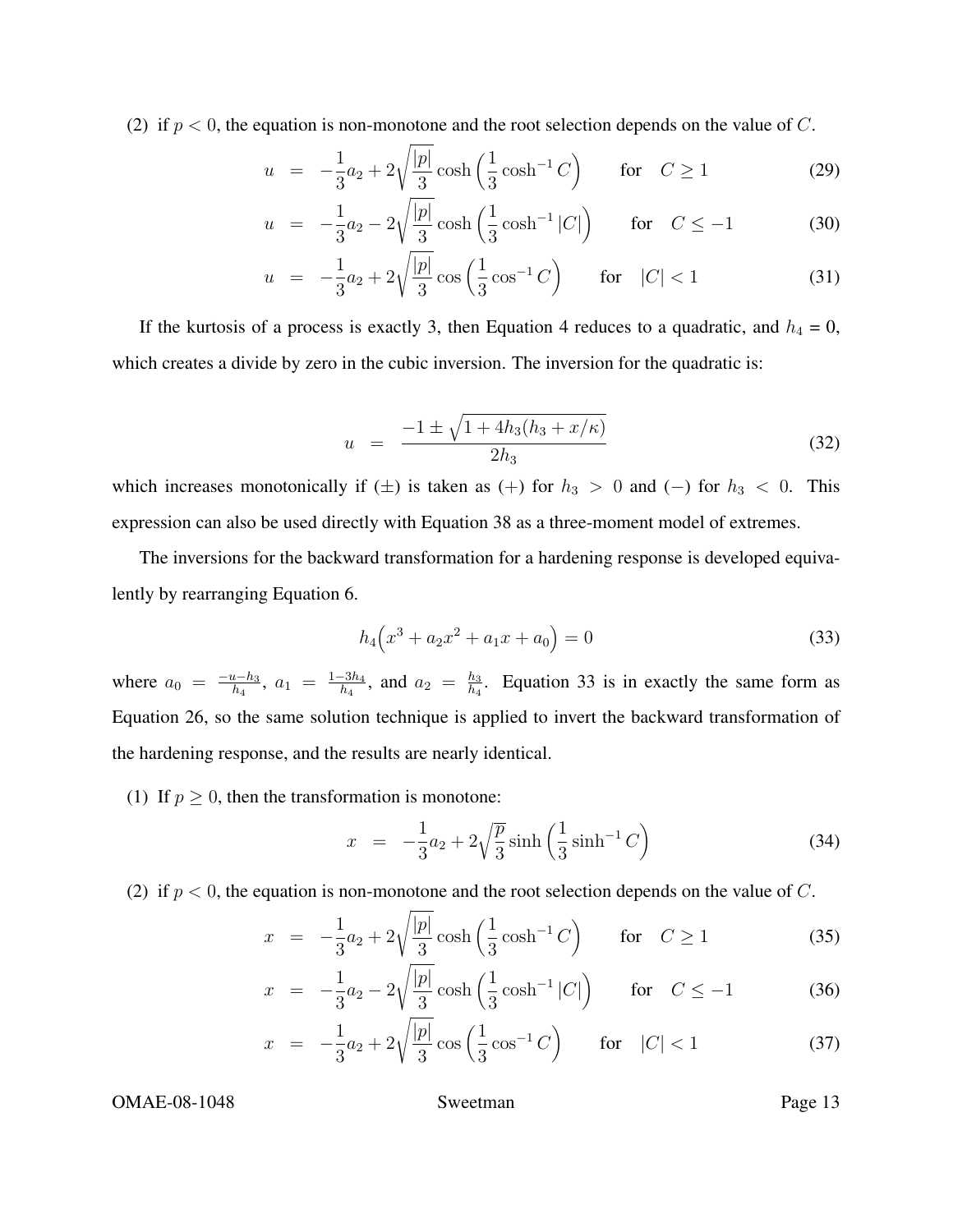If the kurtosis is exactly 3, the quadratic inversion is:

$$
x = \frac{1 \pm \sqrt{1 + 4h_3(u - h_3)}}{2h_3} \tag{38}
$$

which increases monotonically if ( $\pm$ ) is taken as ( $-$ ) for  $h_3 > 0$  and ( $+$ ) for  $h_3 < 0$ .

#### 3.3 Piecewise construction of a Monotone Transformation

In this section, a method is outlined to construct a monotonic transformation by combining the results of non-monotonic hardening and softening transformations over their individual regions of applicability. If two continuous CDF's exist, then there must also exist a final combined transformation that is monotonic at all fractiles, because there must exist a one-to-one mapping between the two distributions such that for any value of  $u$  there is exactly one equivalent value of  $x$ , and vice versa. The polynomials are non-monotone in regions III and IV, so direct inversion would result in multi-valued transformations at some fractiles. In the cumulative distribution function (CDF), constant fractiles appear as horizontal lines; a transformation between the Gaussian and non-Gaussian at a single fractile appears as a horizontal shift along the constant fractile line. If the transformation is multi-valued, the implication is that there exist multiple crossings of a single fractile of the CDF. The only way multiple crossings can occur is if there is a downward slope in the CDF. By definition, probabilities must be non-negative, so transformations must be monotonic.

The transformation for a monotone case is either hardening or softening over the entire distribution, and either the forward or backward transformation is a cubic polynomial. Non-monotone cases, however, are hardening over some fractiles of the distribution and softening over others. At extreme fractiles (very high or very low), the cubic transformation is dominated by the kurtosis because that term is cubed in Equations 4 and 6; for the transformation to be non-monotone, the skewness term must dominate nearer to the body of the distribution. Such a distribution is either hardening in the kurtosis-controlled extreme tails and softening in the skewness-dominated fractiles nearer to the body of the distribution or vise-versa. Thus, any fractile of a distribution that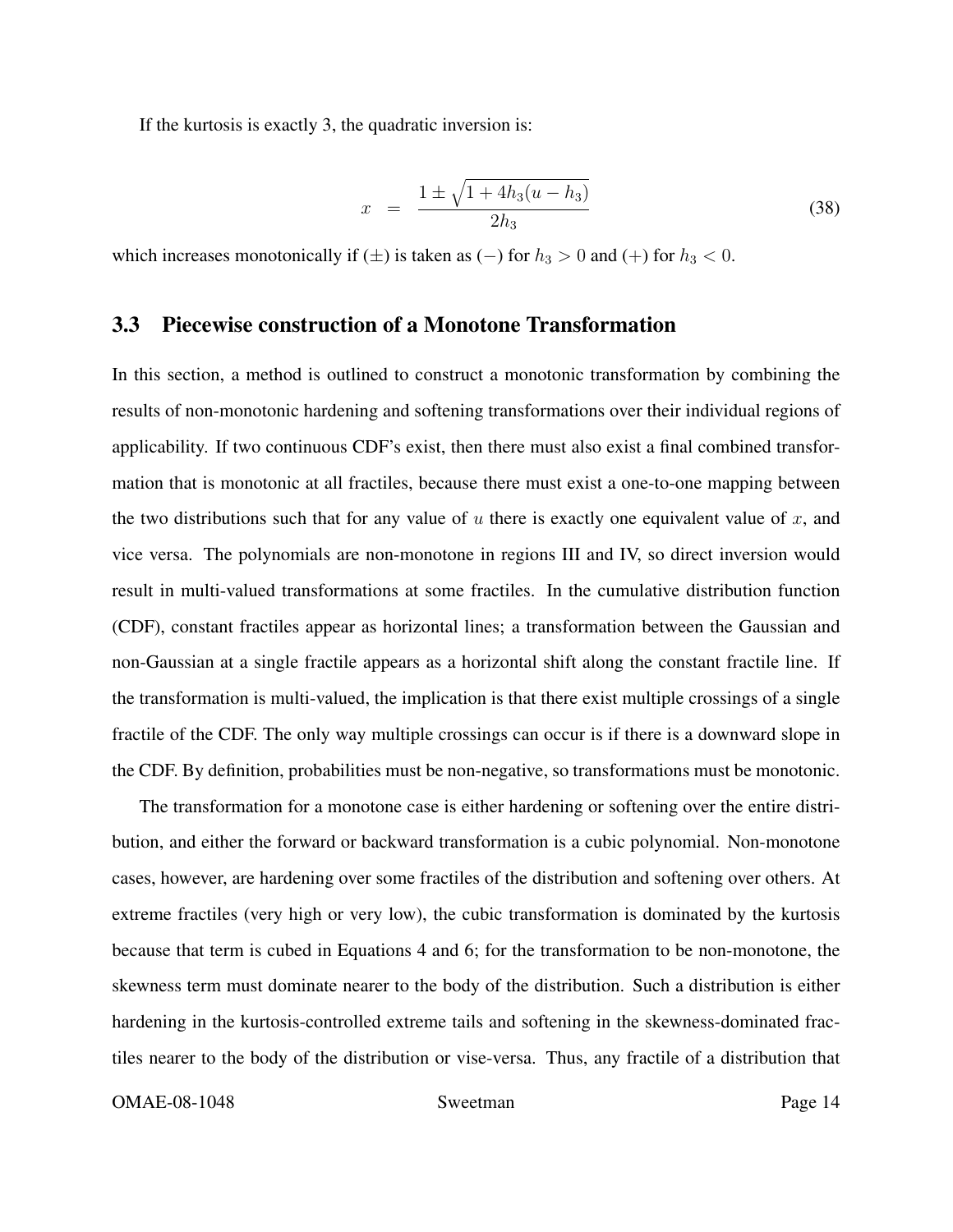can be described by its first four statistical moments can be transformed either to or from a Gaussian using a cubic polynomial because that fractile must be dominated by either the skewness or kurtosis of the process.

A piecewise monotone transformation can be constructed over the entire fractile range by determining the correct fractiles, or points in the  $x-u$  transformation space, to transition between the hardening and softening models such that only regions of each model with positive slope are used. Figure 3 shows intersection of non-monotonic cubic polynomials taken from the example presented later in this paper. For forward softening,  $x$  is a cubic function of  $u$  and for backward hardening,  $u$  is a cubic function of  $x$ . There are in general as many as nine points of intersection between the two polynomials. Optimal transition points can be readily selected from a plot of the two nonmonotone cubic polynomials or these points can be selected numerically. For numerical selection, the forward softening model (Equation 4) and the backward hardening model (Section 3.2) are computed and the critical points for each model (Equations 18 and 22) are identified analytically. These critical points are used to detect a total of three segments on the two curves in which both  $x$ and u are increasing, i.e,  $\frac{dx}{du}$  and  $\frac{du}{dx}$  are both positive.





(a) Region III: Softening-Hardening-Softening required for Piecewise Monotone ( $\alpha_3$  = -0.2651,  $\alpha_4 = 3.0072, t = 4,400 \text{ sec}$ )

(b) Region IV: Hardening-Softening-Hardening required for Piecewise Monotone ( $\alpha_3$  = -0.2402,  $\alpha_4 = 2.9885, t = 4,700 \text{ sec}$ 

Figure 3: Combination of Non-monotone Hardening and Softening models into a single monotonic transformation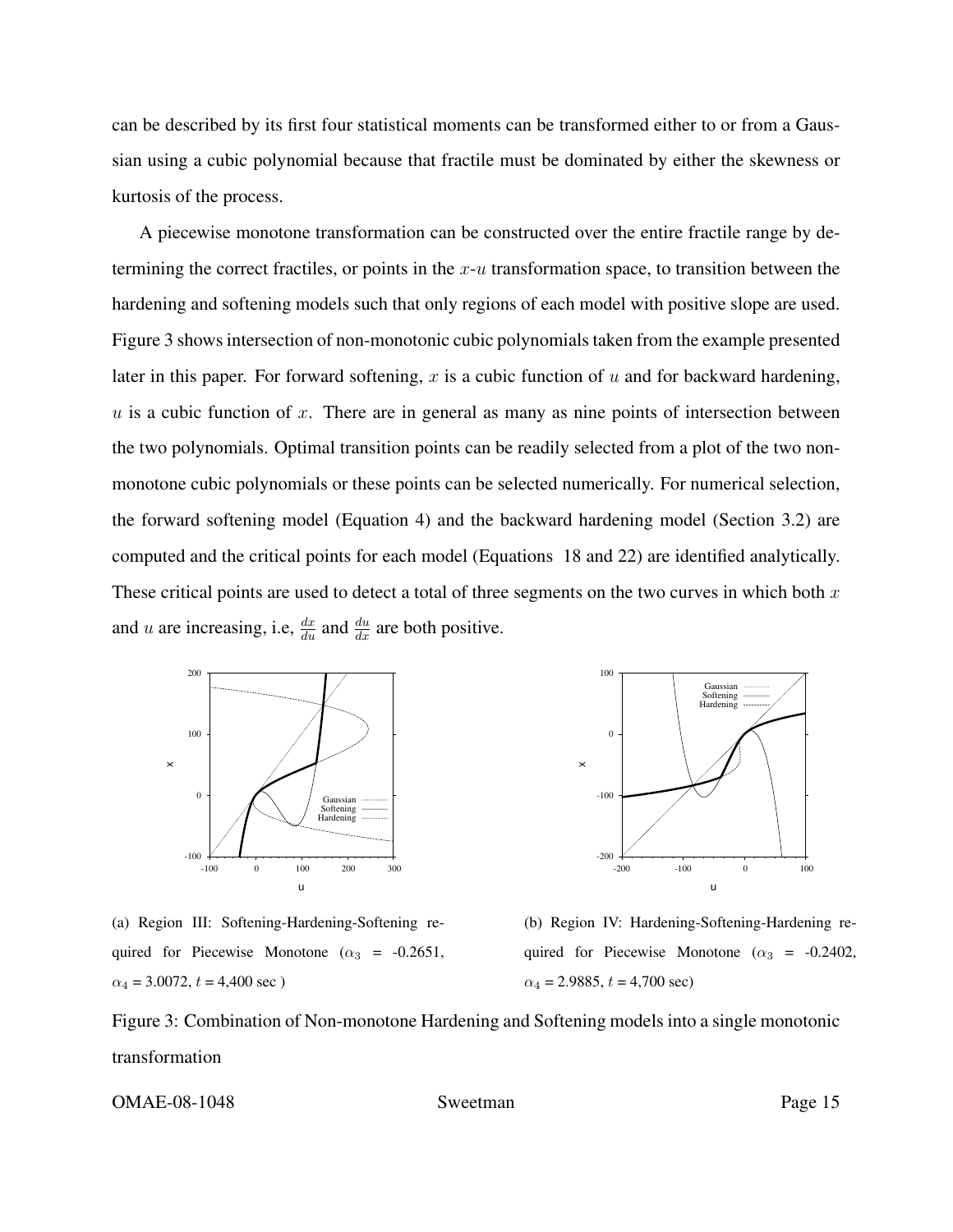The coefficients of the cubic terms in Equations 4 and 6 are opposite in sign, which guarantees for any  $\alpha_4 \neq 3$  that one of the models is increasing at extreme fractiles and the other is decreasing, and non-monotone cubic behavior guarantees opposite slope at more moderate fractiles. There are two overlapping regions of the three increasing segments with an intersection between those segments in each region; these increasing regions must overlap because there must exist a monotonic transformation. Theoretically, the extended model consists of three parts: softening-hardeningsoftening or hardening-softening-hardening, though quite frequently a two part model is sufficient (softening-hardening or hardening-softening). In practice, a very large but finite range of fractiles must be pre-specified for a numerical search, and in the event a critical point is found to be outside the range, that point is replaced by the end-point of the range. Also, the intersection between the hardening and softening models often creates a discontinuity in the CDF, which would create a jump in the PDF. To avoid this unrealistic behavior, the combined monotonic transformation is smoothed near the intersection. After a piecewise monotonic transformation has been developed, it can be used both forwards and backwards.

In the unlikely event the kurtosis is exactly three, the cubic transformations reduce to quadratics, which are necessarily non-monotone. Monotonic transformations can be easily constructed using the methodology presented here to combine monotonic segments of Equations 32 and 6 or Equations 38 and 4.

## 4 Application of the Theoretical Developments

The strengths of the original development of the Hermite moment model that helped lead to its widespread use in practical applications is that it is based on a solid theoretical foundation and the resulting equations are extremely simple to implement. The expanded methodology developed in this paper is also reasonably straightforward to implement in a practical application, but not nearly as straightforward as the original, mainly because of the need to identify the points of transition between the hardening and softening models. In cases where existing implementations of the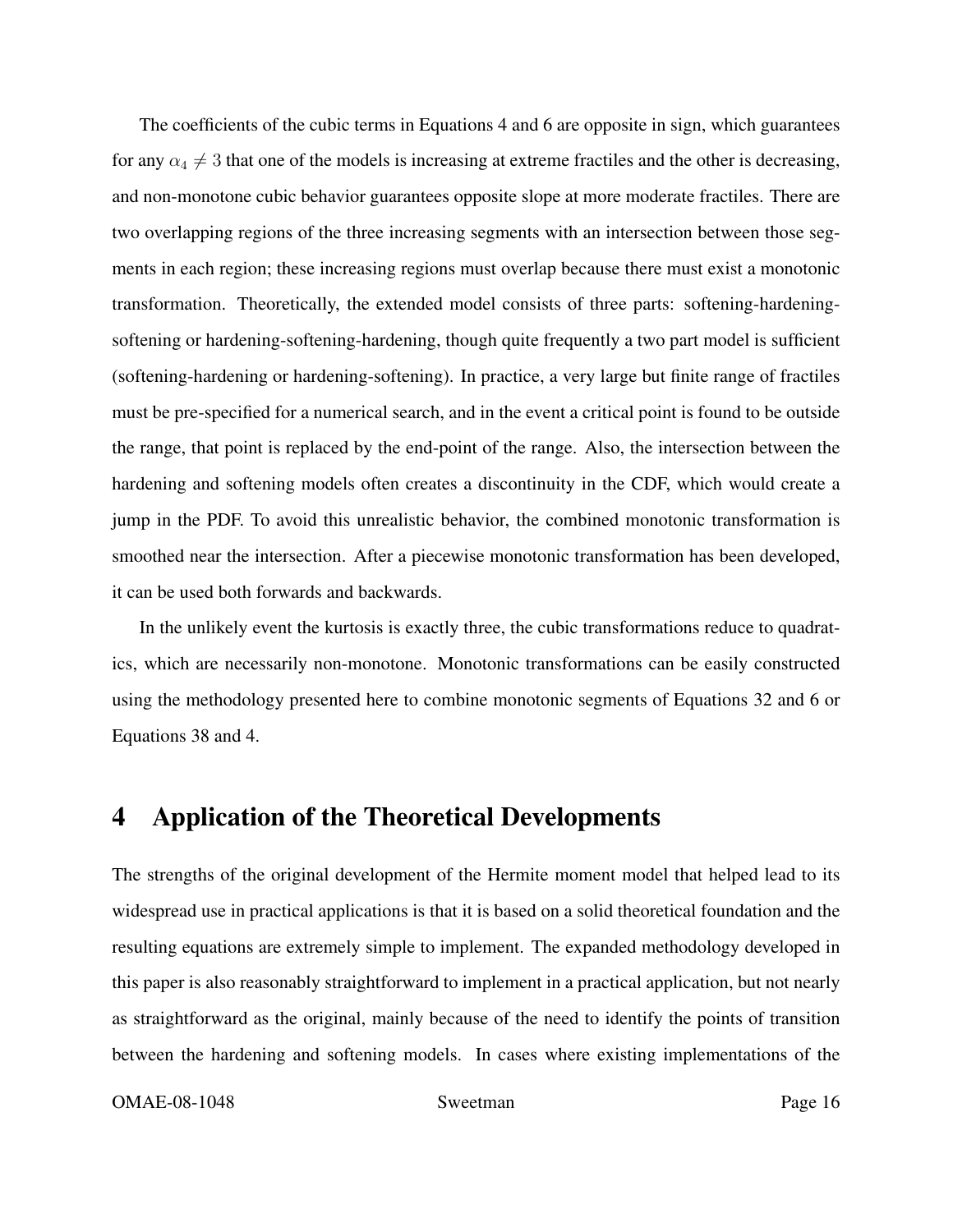Hermite model are applicable, this method and the original yield numerically identical results. This new development, however, provides a methodology for cases to which the original is not directly applicable. The numerical scheme described in Section 3.3 has been implemented in Matlab and it is the intent of the authors to make the source code generally available. Two typical applications of the Hermite model are transformations between Gaussian and non-Gaussian equivalents.

#### 4.1 Transformation of a Gaussian fractile to its non-Gaussian Equivalent

In this application, the Hermite moment model is used to predict a pre-specified extreme value of a non-Gaussian process. In such an application, the skewness and kurtosis are calculated directly from the time-history and used to compute the coefficients for the Hermite polynomials (Equations 7). Next, the process is checked against the practical limit (Equation 12). The kurtosis is then checked to determine if the process is hardening or softening, and the monotone limit is checked (Equation 20 or 24). If the process is monotone and hardening, Equation 34 is applicable to calculate the non-Gaussian equivalent to the desired Gaussian fractile; if softening and either monotone or non-monotone, Equation 4 is applicable. If non-monotone hardening, a piecewise monotone transformation must be constructed as outlined in Section 3.3 using Equations 4 and 35–37. Once the transformation has been computed, it can be applied to transform any Gaussian fractile (e.g., the 100-year event) to its non-Gaussian equivalent. The model is valid at every point in the process or distribution, and so can also be used to transform a Gaussian distribution into a general reference shape CDF or PDF conforming to the first four statistical moments of the process.

### 4.2 Transformation of a non-Gaussian Response to its Gaussian Equivalent

In this application, the Hermite moment model is used to map an equivalent fractile of a process to enable use of traditional statistical tools such as the Student's T-test to compare means of the processes. In such an application, the skewness and kurtosis are again calculated directly from the time-history and used to compute the coefficients for the Hermite polynomials. The process is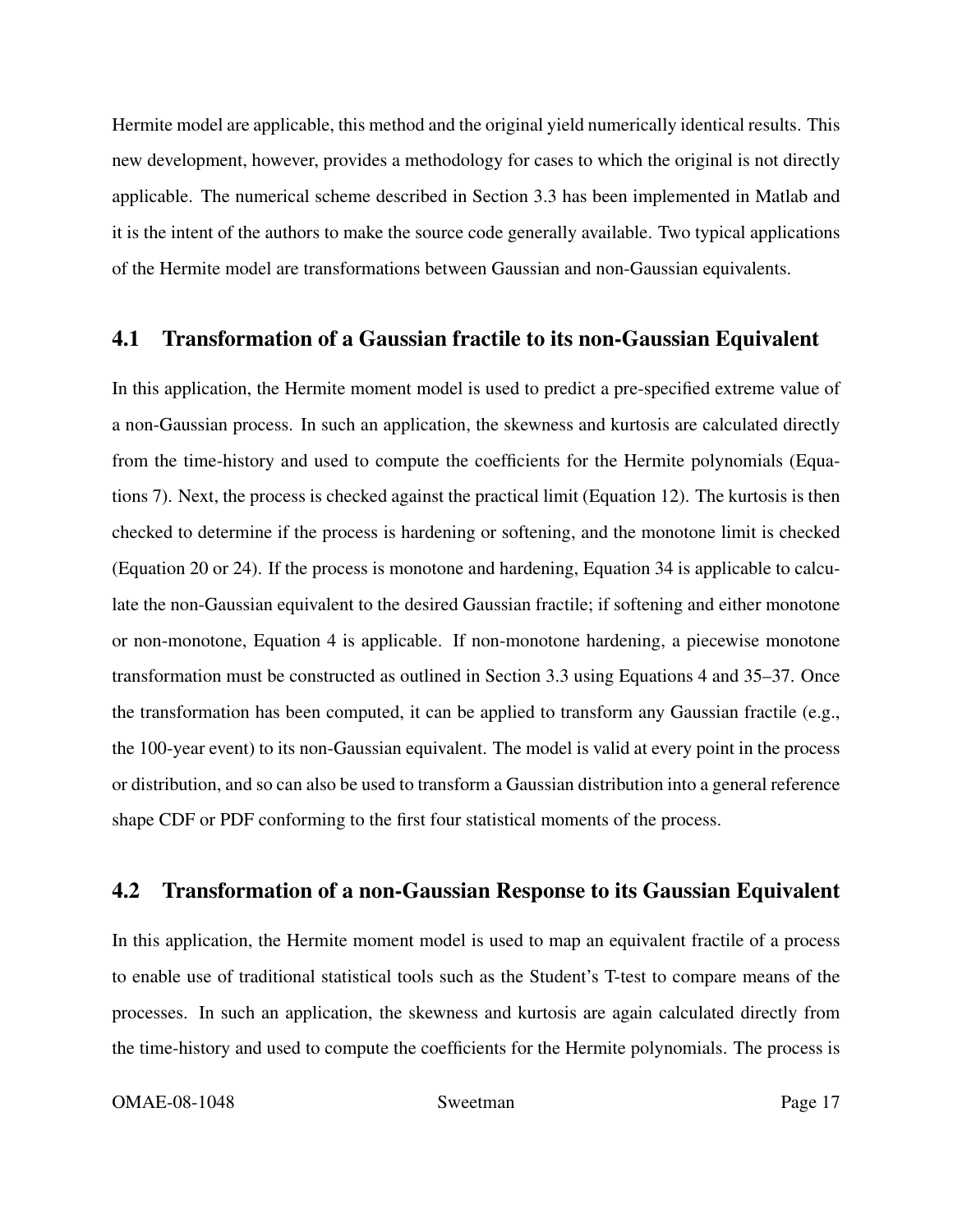checked against the practical limit; the kurtosis is checked to determine if the process is hardening or softening, and the monotone limit is then checked (Equation 20 or 24). If the process is hardening and either monotone or non-monotone, Equation 6 is applicable to calculate the Gaussian equivalent; if monotone and softening, Equation 28 is applicable. If non-monotone softening, a piecewise monotone transformation must be constructed as outlined in Section 3.3 using Equations 6 and 29–31. Once the transformation has been developed, it can be applied to the complete distribution or to every point in the process to transform it to the Gaussian equivalent such that conventional Gaussian statistical tools can be used in place of typically less-powerful non-parametric techniques.

# 5 EXAMPLE

The Hermite moment model is applied to simulated data resulting from a time-domain solution of a simple numerical model of a Tension Leg Platform (TLP) subject to irregular seas. A TLP is a compliant offshore structure used for production of oil and gas in deep ocean waters that has highly non-Gaussian surge response (horizontal translation in the direction of the environmental loading). The platform is vertically moored by tendons at each of its corners (Figure 4). Surge response time-histories have been simulated using a simplified 2-dimensional nonlinear numerical model, which approximates the Snorre TLP in the Norweigian sector of the North Sea. Environmental conditions were intentionally selected such that the simulated response is very near the intersection of the monotone and non-monotone regions.

### 5.1 Numerical Model and Simulation of TLP Surge Response

In the numerical model, wave, wind and current forces are applied to a single degree of freedom system including nonlinear restoring force and the equation of motion is solved in the time domain. The two main sources of non-Gaussianity in the model are 1) the non-linear mooring restoring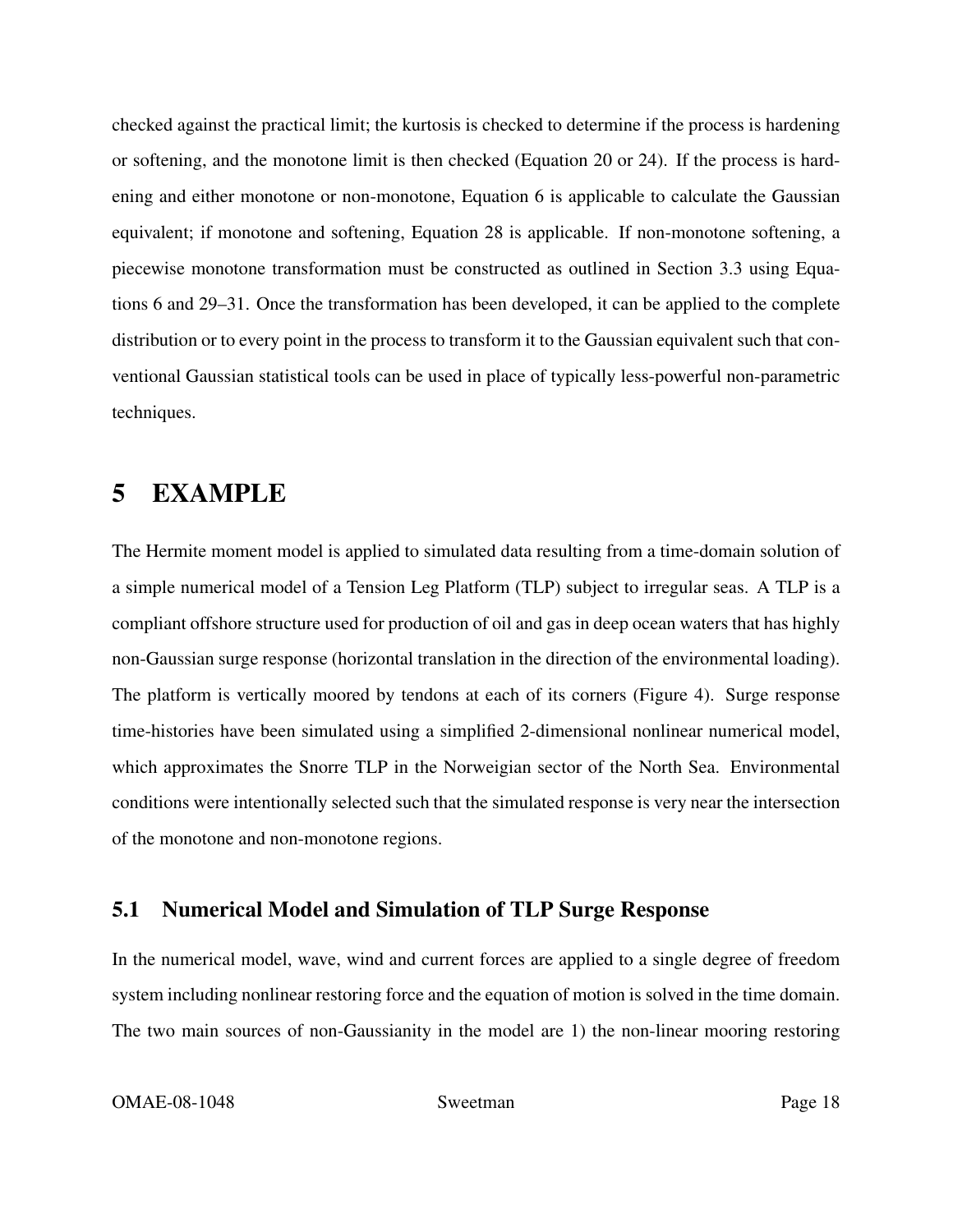

Figure 4: Tension Leg Platform

force caused by the changing angles of the tendons with increased offset and the increased buoyancy of the hull caused by being pulled downward by the tendons, and 2) the non-Gaussian wave forcing caused by the highly nonlinear drag term in the Morison Equation e.g., [16].

### 5.2 Application of the Hermite Model to Simulation in the Time Domain

Simulations are for a significant wave height of 10.3 m with spectral peak period of 15.5 sec. Wind force and current velocity are held constant at  $3 \times 10^7$  N and -0.1 m/s, respectively. The time step of integration is 0.05 sec and total time duration for the long time-histories is 90 minutes; in this environment, the natural period is around 72 seconds. Irregularity in the response is due to the random phasing in the wave simulation from a JONSWAP spectrum e.g., [16]. The spectrum was decomposed into a large number of frequency components and wave particle kinematics were computed for each frequency component using Airy theory. Wave kinematics are combined with current velocities at each time-step and hydrodynamic forces are then estimated using the Morison Equation and a constant wind force is added. Finally, the nonlinear equation of motion is solved by time-step integration (Newmark method) [4].

The first four statistical moments of the response ( $\mu_Y$ ,  $\sigma_Y$ ,  $\alpha_3$  and  $\alpha_4$ ) have been calculated for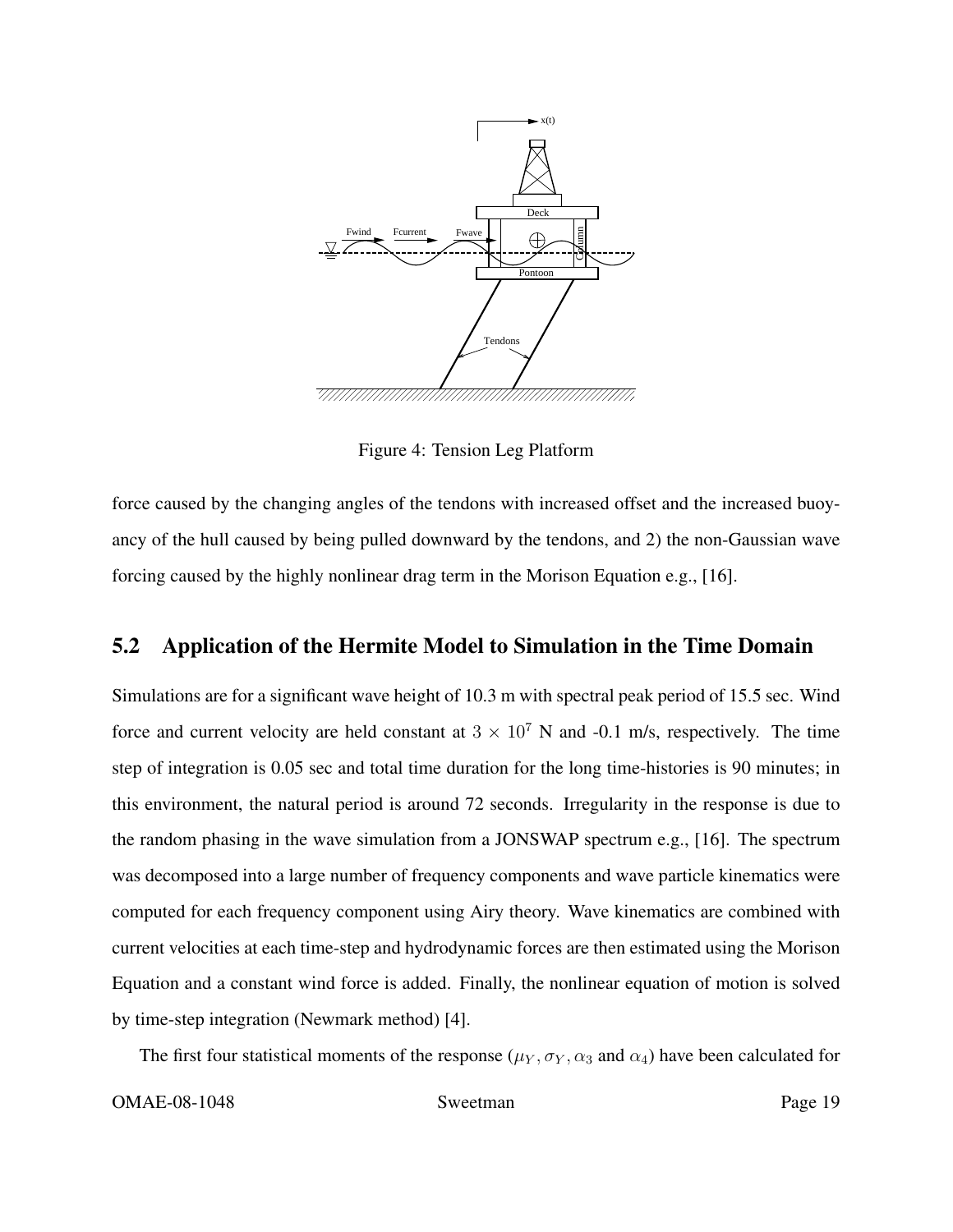the beginning of the time-history up to specified cut-off times. The first window is from time,  $t = 0$ until  $t = 200$  seconds; the next window is from  $t = 0$  until  $t = 300$  seconds, with each successive window using the entire previous window plus an additional 100 seconds until the final time of 5,400 seconds (90 minutes). The resulting statistical moments are then used with the Hermite model to predict the 1.5-hour mean maximum. In this example, the kurtosis is estimated from the first  $M$  points of the time-history using the correction for small samples and not considering statistical dependence between points (e.g., [8]) in which  $\alpha_4 \approx [(M+1)\hat{\alpha_4} - 3(M-1)](M -$ 1)/[ $(M-2)(M-3)$ ] + 3 where  $\hat{\alpha_4} = 1/(M\sigma_X^4) \sum_{m=1}^{M} [X(m) - \mu_X]^4$ .

Figure 5 shows prediction results for the 90 minute mean maxima for a single realization of the process as it shifts between solution cases, compared with the equivalent maxima predicted using Gaussian theory only. Table 1 shows the skewness, kurtosis and the behavior of the process. The case presented here was intentionally chosen such that normal variation of the moments within the confidence bands shifts the process between cases. The subsequent smooth behavior of the predicted 1.5-hour maximum shown in Figure 5 is appropriate because each extreme value is the predicted maximum for a single realization of a process; consistent predictions indicate the consistency between four different solution cases of this Hermite model. Prior to this work, there was no Hermite transformation available for cases in the non-monotone regions (Region III or IV in Figure 1). The consistency of results also indicates that for this case, using the previous methodology and taking the closest permissable value of kurtosis would produce results very close to those presented here; applying the prior method with the closest permissable value of kurtosis to cases with larger deviations from the monotone would introduce larger inaccuracies.

Figure 6 shows that the extended model gives consistent results near the kurtosis of 3.0, where the model changes between softening-hardening-softening (S-H-S, 4,400 sec) and hardening-softeninghardening (H-S-H, 4,700 sec.) and softening only (S, 5,000 sec). Results from the three models cannot be differentiated by eye over the entire PDF.

Figure 7 shows a histogram of probability density from a simulation case ending at 4,400 sec-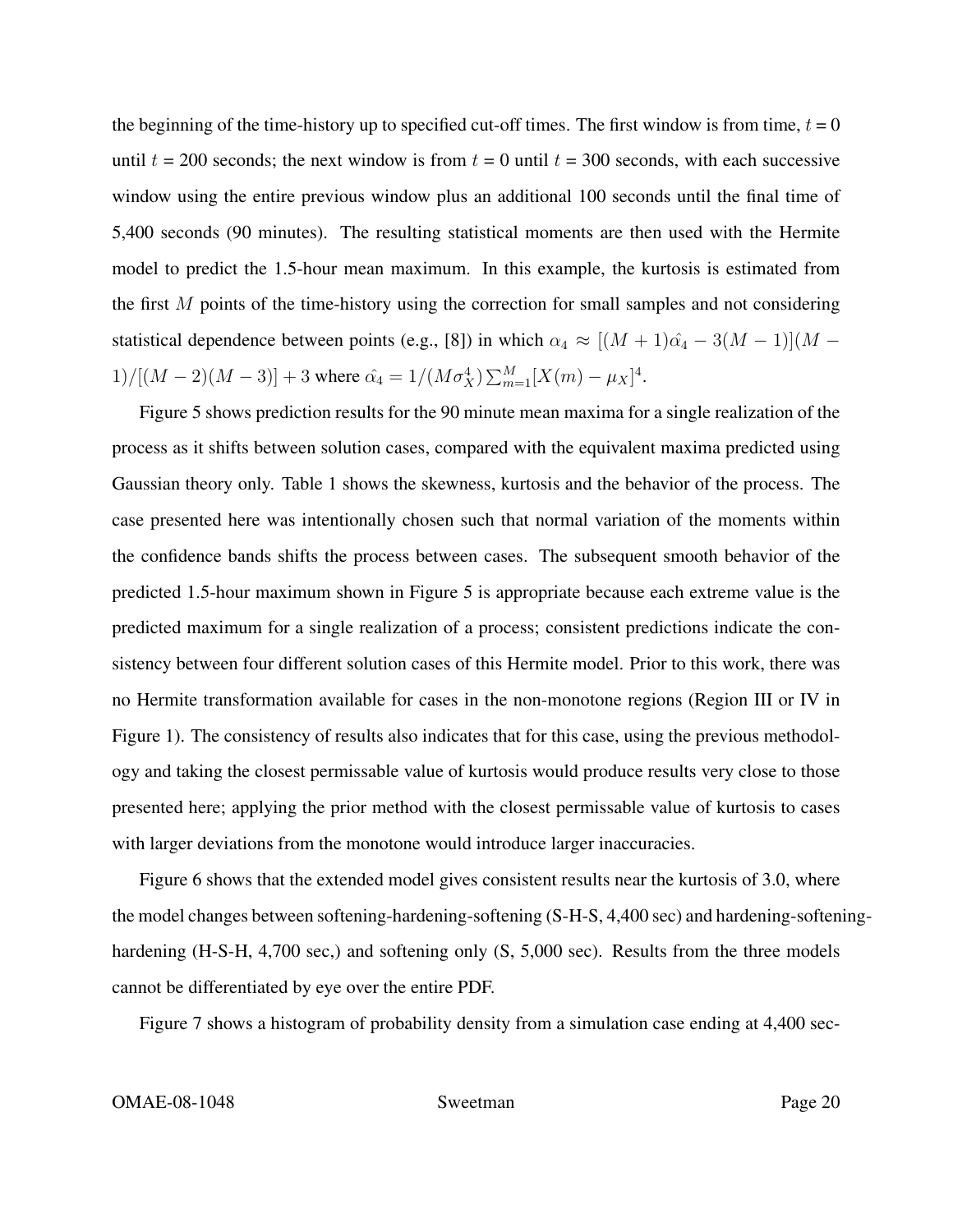

Figure 5: Hermite Extreme Value Estimation: A single realization with statistical moments shifting between monotone and non-monotone models used to predict 90 minute maximum.

| Table 1: Resulting Response Moments |              |                    |                                             |                                           |
|-------------------------------------|--------------|--------------------|---------------------------------------------|-------------------------------------------|
| Time(sec)                           |              | Skewness           | Kurtosis                                    | Behavior*                                 |
| 4400                                |              | $-0.2651$          | 3.0072                                      | $S-H-S$                                   |
| 4700                                |              | $-0.2402$          | 2.9885                                      | $H-S-H$                                   |
| 4900                                |              | $-0.2417$          | 2.9670                                      | H                                         |
| 5000                                |              | $-0.2859$ 3.1169   |                                             | S                                         |
| * $S =$ Softening; $H =$ Hardening  |              |                    |                                             |                                           |
|                                     | 0.5          |                    |                                             |                                           |
|                                     |              |                    |                                             | $S-H-S$<br>$\ddot{}$<br>$H-S-H$<br>×<br>S |
|                                     | 0.4          |                    |                                             |                                           |
|                                     | 0.3          |                    |                                             |                                           |
| Probability Density                 | 0.2          |                    |                                             |                                           |
|                                     | 0.1          |                    |                                             |                                           |
|                                     | <sup>0</sup> |                    |                                             |                                           |
|                                     | -5           | $-2$<br>$-1$<br>-3 | 1<br>$\mathbf 0$<br>$\overline{2}$<br>$x_0$ | 3<br>5<br>4                               |

Figure 6: PDF Comparison: standardized softening-hardening-softening, hardening-softeninghardening and monotone responses  $(4,700 \text{ sec}, 5,000 \text{ sec}$  and  $5,300 \text{ sec}$  in Table 1)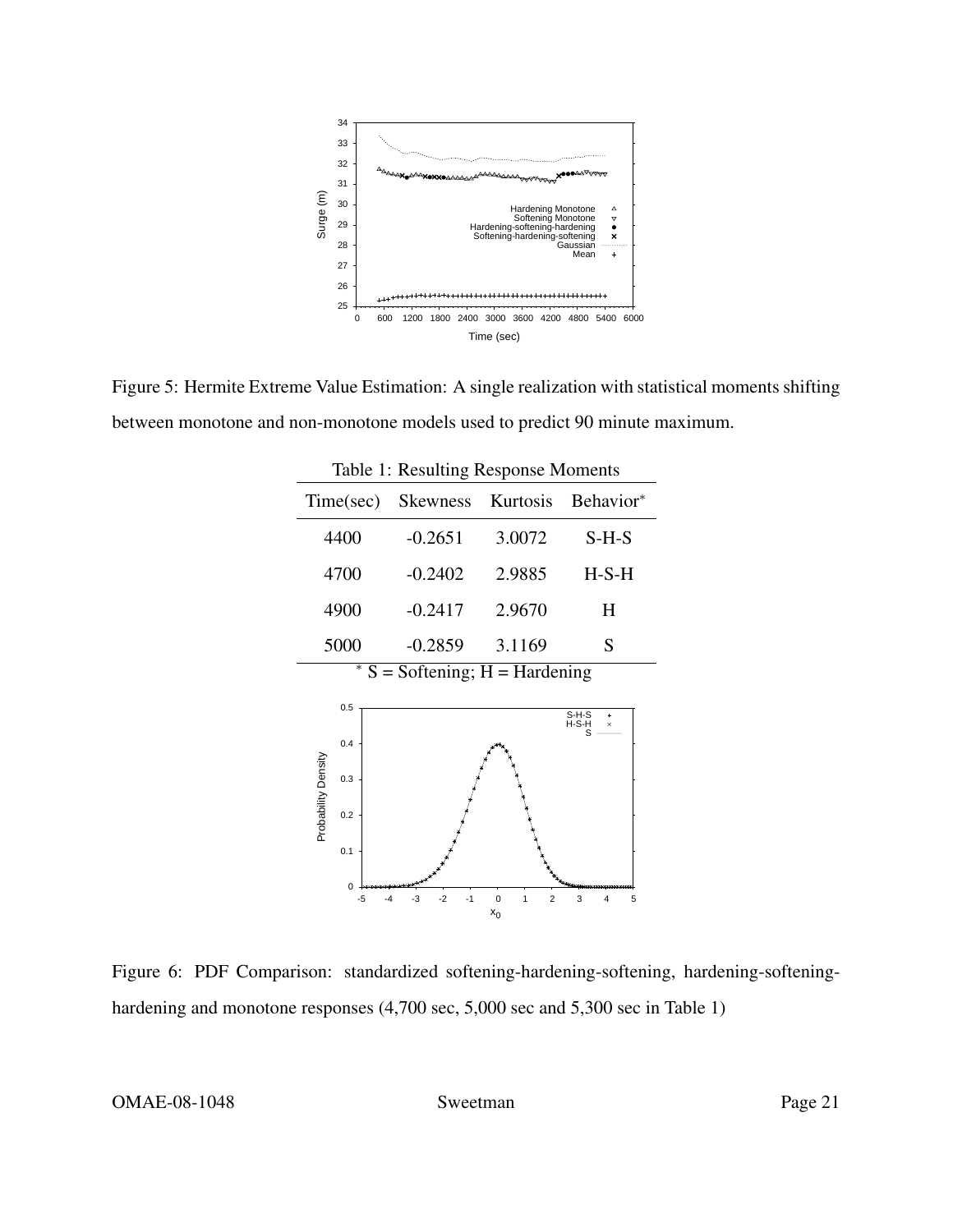onds (Table1) compared with two theoretical PDF's. The non-Gaussian PDF is seen to have a much better fit than the Gaussian, especially in the extreme tail, which is generally of highest importance for engineering applications. For this case, the tail appears to be a good fit down to fractiles around 0.001.



Figure 7: Histogram of 4,100 second simulated response compared with theoretical PDF's based on  $\alpha_3 = -0.2654$ ,  $\alpha_4 = 3.0360$ 

Figure 8 compares Hermite model results with extreme value predictions of the 90 minute mean maxima with mean maxima based on Monte Carlo simulation. Each data point is a prediction of the 90 minute mean-maximum based on increasing simulation times, i.e., the point at 1,200 seconds shows a prediction of the 90 minute maximum based on only 20 minutes of measured data. The irregular line with the error bars is the predicted mean-maximum based on the response moments and application of the Hermite model. The error bars indicate  $\pm$  one standard deviation and are constructed by computing the statistical moments using data up to the cut-off time for each of the 20 realizations and applying the Hermite model to predict a mean-maximum for each one. The two solid lines are the average of the twenty observed 90-minute maxima  $\pm$  one standard deviation. The error bars' being mainly between the horizontal lines indicates reduced variability for maxima predicted using the Hermite model versus maxima computed by direct simulation. The consistent over-prediction of the Gaussian results compared with Hermite and Monte Carlo results (about 0.5 meter) shows that using the Gaussian is overconservative for this negatively skewed case.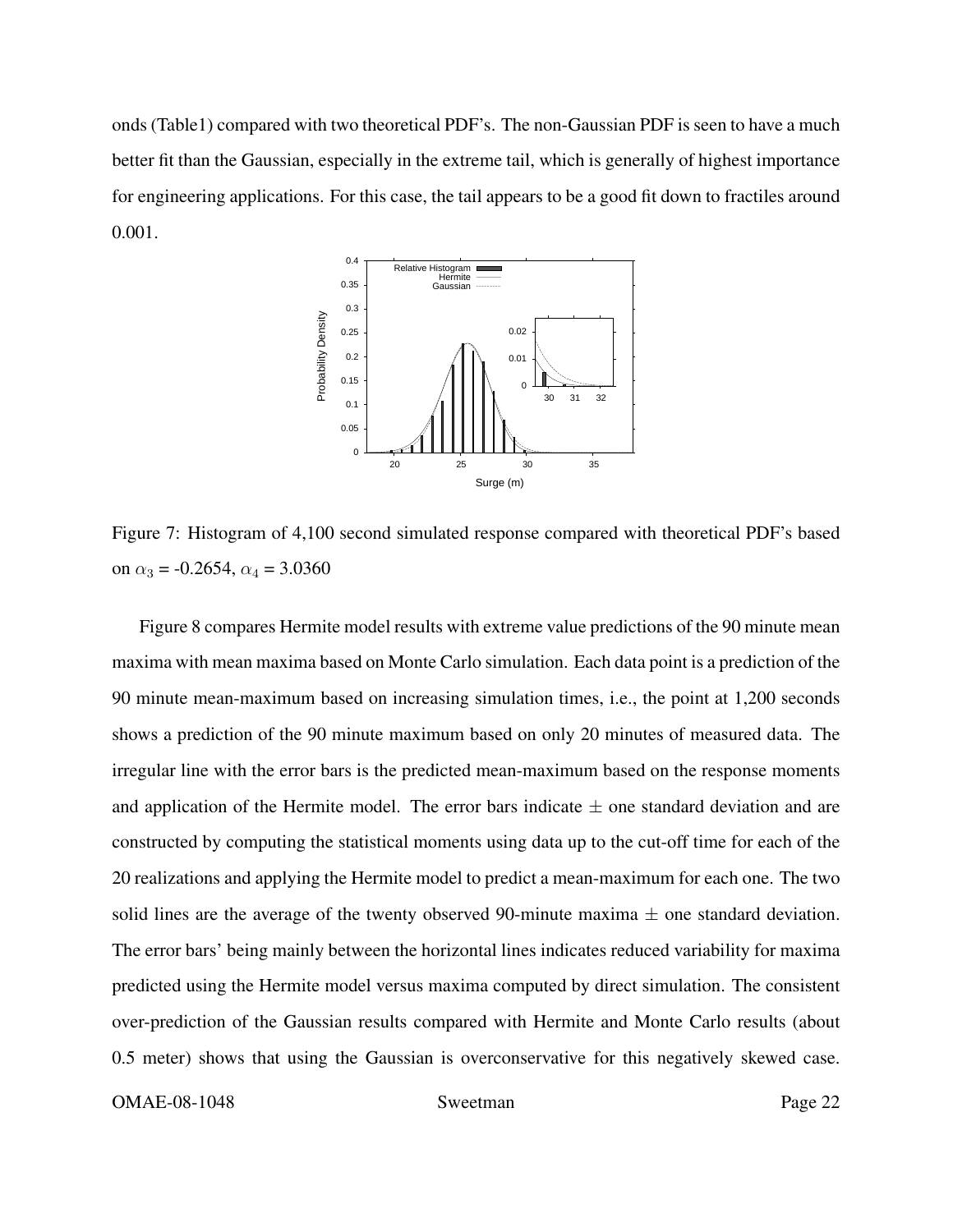Finally, the relatively steady value of the predicted mean maximum indicates that only a relatively small amount of data is needed to compute the statistical moments with sufficient accuracy to predict the expected maximum, and for these cases, only about five minutes of data is necessary for reasonably accurate predictions. The overall conclusion from this figure is that for this case the Hermite model yields more consistent results with comparable accuracy to those produced by direct simulation, and with considerably reduced data and/or computational requirements.



Figure 8: Statistical moments based on short durations used to predict 90 minute maximum. All statistics based on 20 simulations

# 6 DISCUSSION AND CONCLUSIONS

The Hermite moment model is widely used to transform extreme fractiles between Gaussian and non-Gaussian processes. Historically, the model has been constrained by a monotone limit. Here, the monotone limit is investigated in detail and mathematically expressed as two ellipses in Hermite-coefficient space (Figure 2). An alternate solution technique is offered that overcomes the monotone limitations of the original Hermite moment model, along with one additional monotone case. The work presented here completes the original Hermite moment model for all practical paired values of skewness and kurtosis, and includes mapping between Gaussian and non-Gaussian processes in either direction, subject only to the reasonable limits of second-order theory combined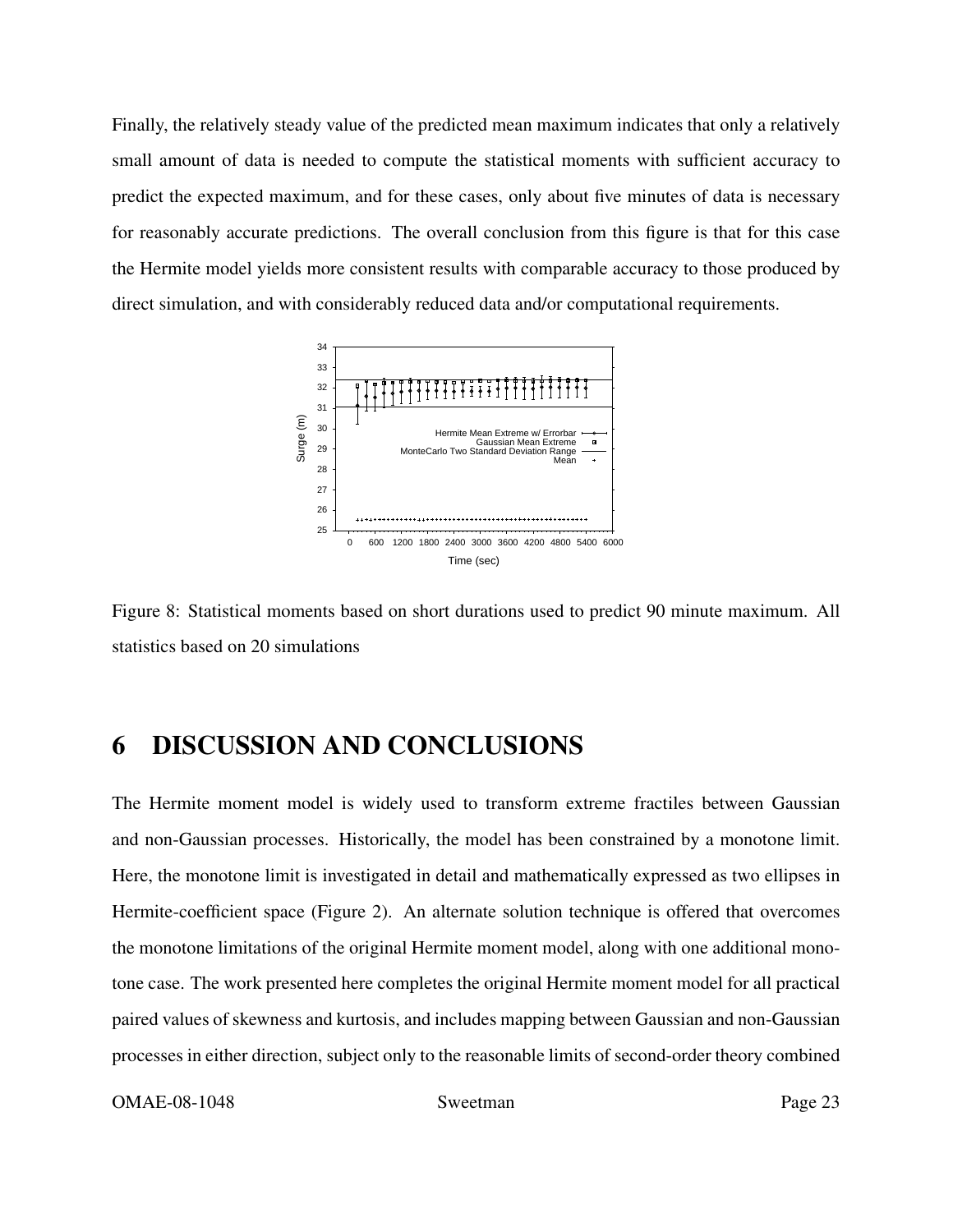with first-order Hermite coefficients.

The major innovation offered in this paper is a new methodology by which the Hermite model can be applied to highly skewed cases with near-Gaussian kurtosis, which are associated with non-monotone cubic polynomial transformations (Section 3.3). In non-monotone regions, the new methodology combines monotonic segments of a cubic polynomial with monotonic segments of the inversion of another cubic polynomial to create one complete monotonic transformation over the entire fractile range. For the forward model, the increasing parts of the cubic polynomial (Equation 4) are combined with the increasing parts of the inversion (Equations 35–37). For the backward model, the increasing parts of Equation 6 are combined with the increasing parts of Equations 29–31.

Additionally, a new inversion of the backward model is developed as a solution for the forward hardening monotone case (Equation 34). This inversion was excluded from the original work by Winterstein [19, 20]. For consistency, an equivalent inversion is also proposed for monotone softening, which yields the same result as the original formulation.

The new technique is demonstrated through application to simulated irregular motions of a tension leg platform (TLP). The simulated process is non-Gaussian and the environmental conditions were selected such that variability of sample response moments caused the response to shift between regions in which the monotone, softening-hardening-softening and hardening-softeninghardening solutions apply. Results show that the model transitions smoothly between these regions. Predictions of extreme responses are shown to be more accurate than application of a Gaussian model alone, and require less data and show less variability than averaging the observed maxima of twenty simulations.

### ACKNOWLEDGMENTS

This work was supported by the National Science Foundation, Division of Civil and Mechanical Systems under Agreement Numbers CMS-0428585 and CMS-0448730. Any opinions, findings,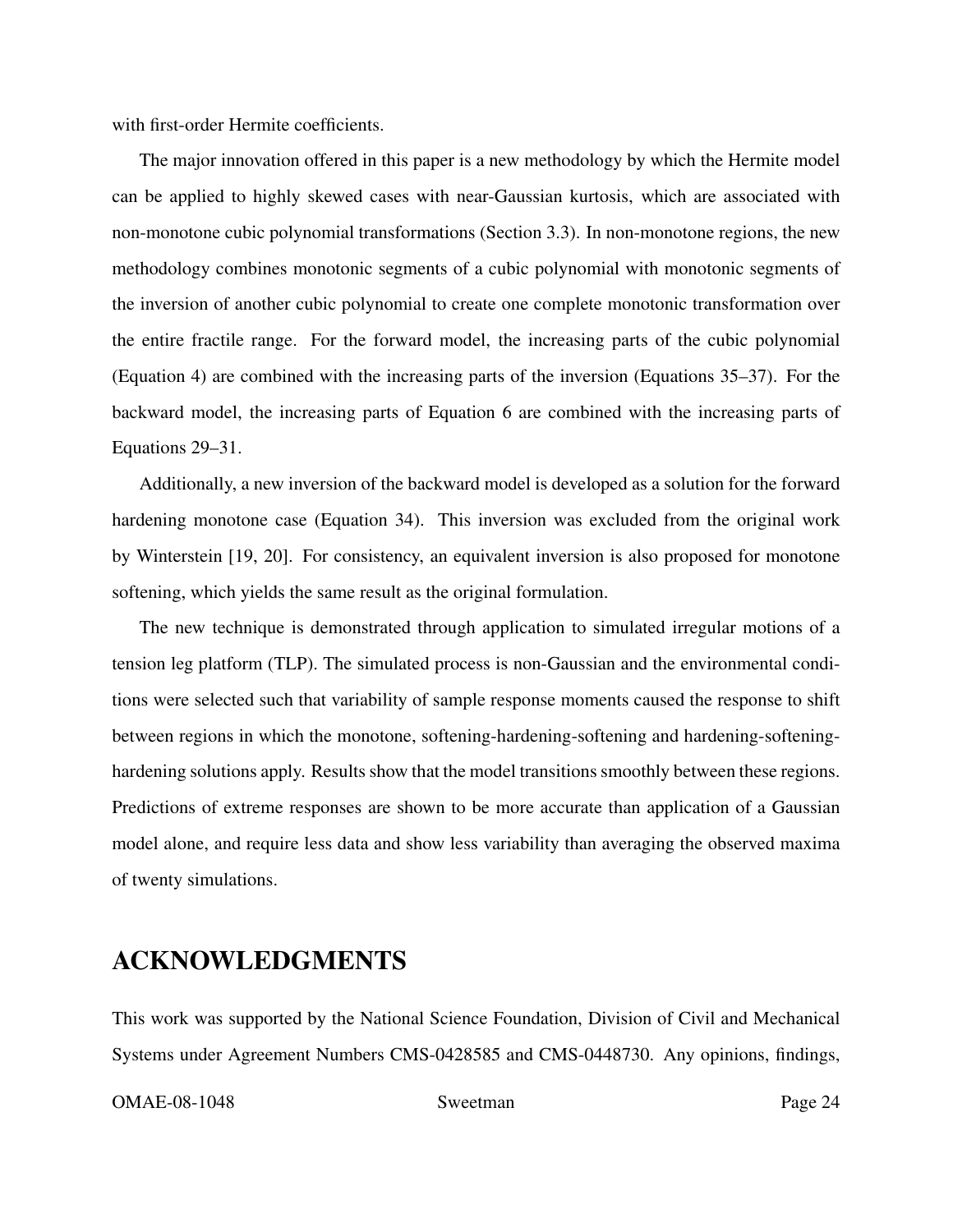and conclusions or recommendations expressed in this material are those of the authors and do not necessarily reflect the view of the National Science Foundation.

# References

- [1] Atalik, T. S. and Utku, S. (1976). Stochastic linearization of multi-degree-of-freedom nonlinear systems. *Earthquake Engineering & Structural Dynamics*, 4(4):411–420.
- [2] Birkhoff, G. and Mac Lane, S. (1996). *A Survey of Modern Algebra*. Macmillan, New York, 5 th edition.
- [3] Caughey, T. K. (1963). Equivalent linearization techniques. *Journal of the Acoustical Society of America*, 35(11):1706–1711.
- [4] Chopra, A. K. (2001). *Dynamics of Structures: Theory and Applications to Earthquake Engineering*. Prentice Hall.
- [5] Dickson, L. E. (1914). *Elementary Theory of Equations*. Wiley, New York.
- [6] Grigoriu, M. (1984). Crossings of non-gaussian translation processes. *Journal of Engineering Mechanics*, 110(4):610–620.
- [7] Jensen, J. J. (1994). Dynamic amplification of offshore steel platform responses due to nongaussian wave loads. *Marine Structures*, 7:91–105.
- [8] Joanes, D. N. and Gill, C. A. (1988). Comparing measures of sample skewness and kurtosis. *Journal of Royal Statistical Society*, 47:183–189.
- [9] Lange, C. H. (1996). *Probabilistic Fatigue Methodology and Wind Turbine Reliability*. PhD thesis, Stanford University.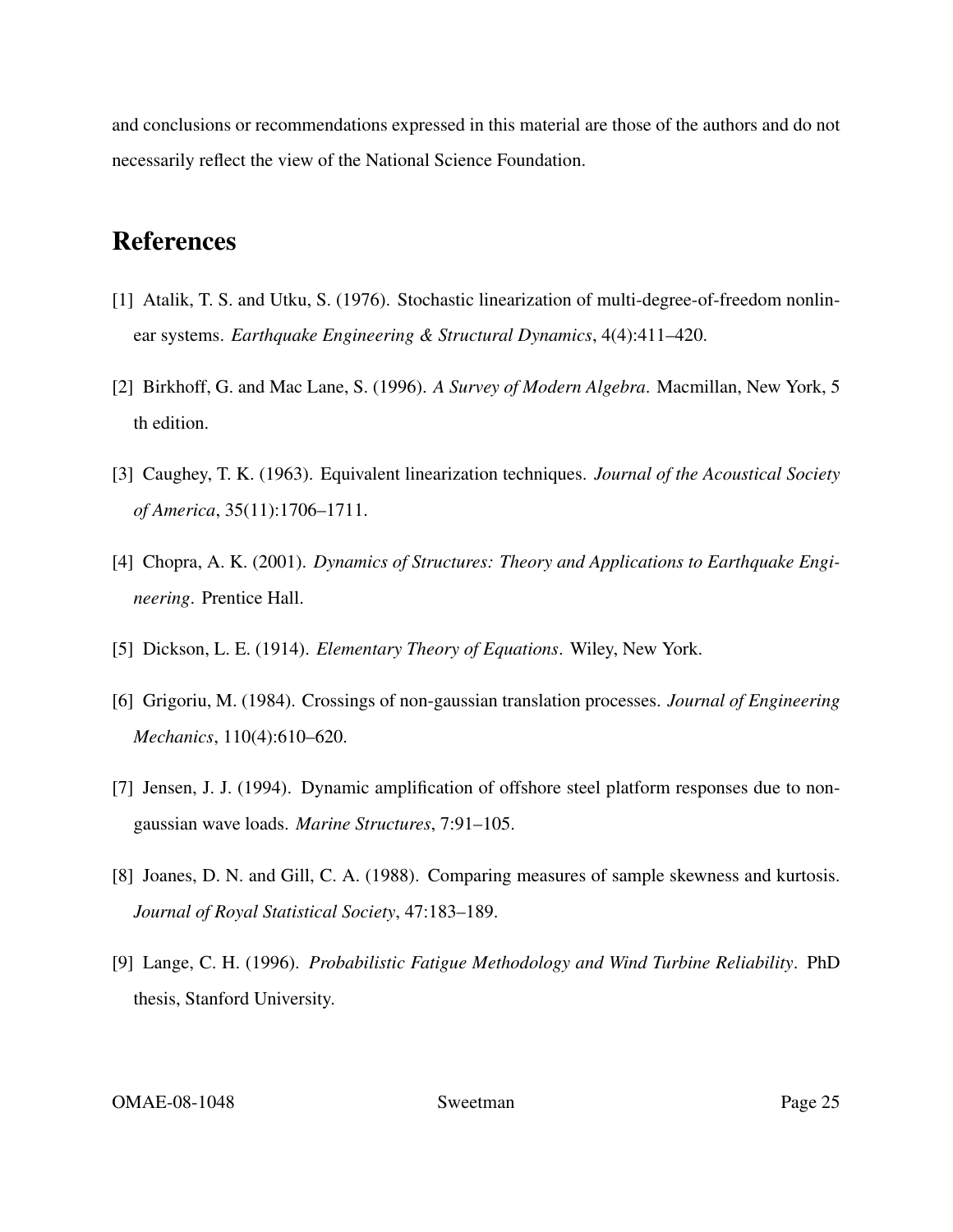- [10] Mansour, A. E. and Jensen, J. J. (1995). Slightly non-linear extreme loads and load combinations. *Journal of Ship Research*, 39(2):139–149.
- [11] Moarefzadeha, M. and Melchers, R. (2006). Nonlinear wave theory in reliability analysis of offshore structures. *Probabilistic Engineering Mechanics*, 21(2):99–111.
- [12] Murotsu, Y., Okada, H., Kishi, M., Yonezawa, M., and Niwa, K. (1981). Fourth order moment approximation to reliability of non-linear structure. In *Transaction of the Sixth International Conference on Structural Mechanics in Reactor Technology*, Paris, France. Paper No. M12.
- [13] Ochi, M. (1986). Non-gaussian random processes in ocean engineering. *Probabilistic Engineering Mechanics*, 1(1):28–39.
- [14] Peeringa, J. (2003). Extrapolation of extreme responses of a multi megawatt wind turbine. Technical report, Energy Research Centre of the Netherlands. ECN-C–03-131.
- [15] Puig, B. and Akian, J. (2004). Non-gaussian simulation using hermite polynomials expansion and maximum entropy principle. *Probabilistic Engineering Mechanics*, 19:293–305.
- [16] Sarpkaya, T. and Issacson, M. (1981). *Mechanics of Wave Forces on Offshore Structures*. Van Nostrand Reinhold.
- [17] Soize, C. (1978). Gust loading factors with nonlinear pressure terms. *Journal of the Structural Division, ASCE*, 104:991–1007. No. ST6.
- [18] Spanos, P. (1981). Stochastic linearization in structural dynamics. *Applied Mechanics Review*, 34(1):1–8.
- [19] Winterstein, S. R. (1987). Moment-based hermite models of random vibration. Report 219, Department of Structural Engineering, Technical University of Denmark.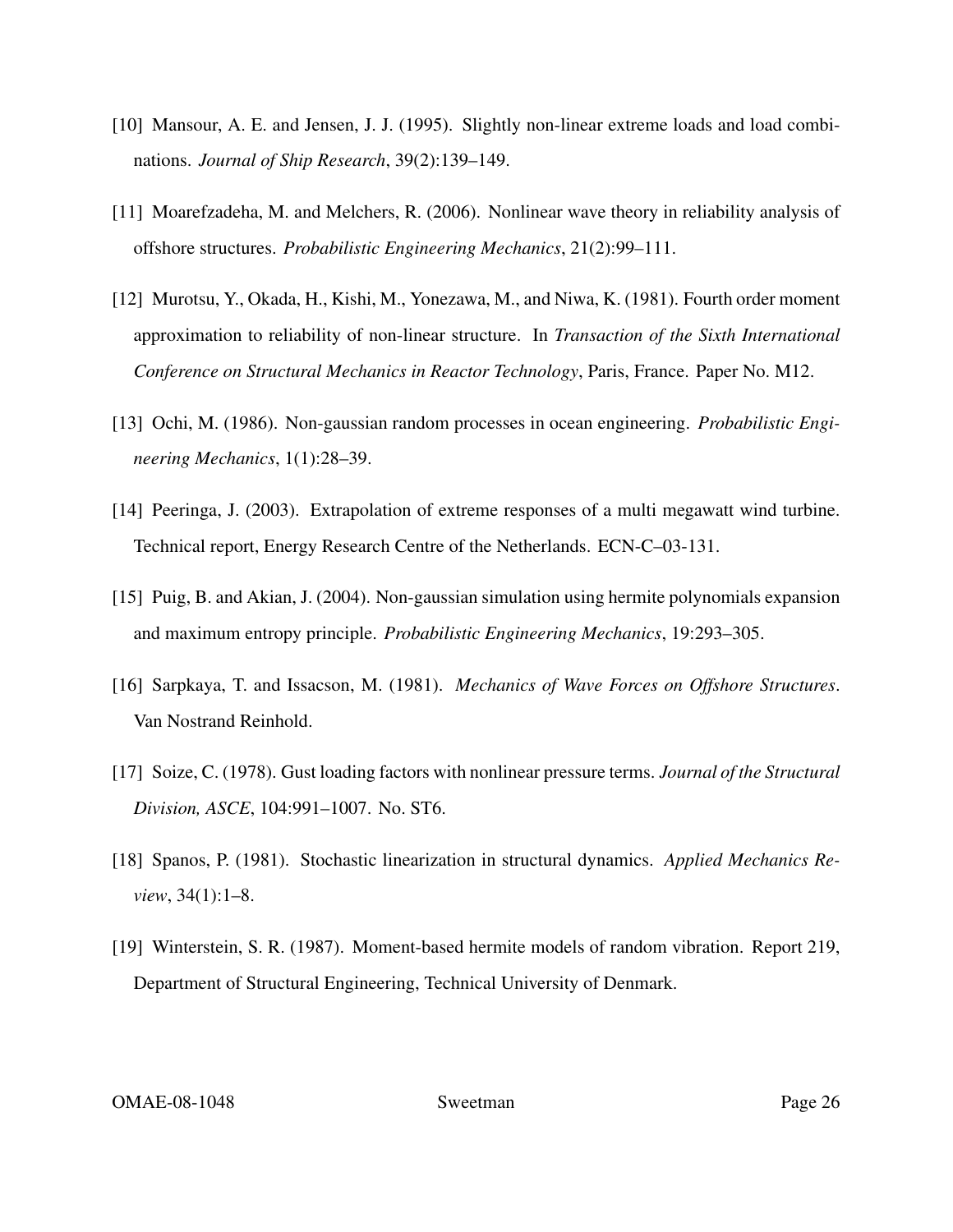- [20] Winterstein, S. R. (1988). Nonlinear vibration models for extremes and fatigue. *Journal of Engineering Mechanics*, 114(10):1772–1790. ISSN 0733-3-9399/88/0010-1772, Paper No. 22855.
- [21] Winterstein, S. R. and Lange, C. H. (1995). Moment-based probability models for wind engineering applications. In *Proceedings of 10th Engineering Mechanics Speciality Conference, ASCE*, volume 1, pages 159–162.
- [22] Winterstein, S. R., Ude, T. C., and Kleiven, G. (1994). Springing and slow-drift responses: Predicted extremes and fatigue vs. simulation. In *Behaviour of Off-Shore Structures 1994: Proceedings of the international conference: BOSS 94*, volume 3, pages 1–15, MIT, Cambridge, USA.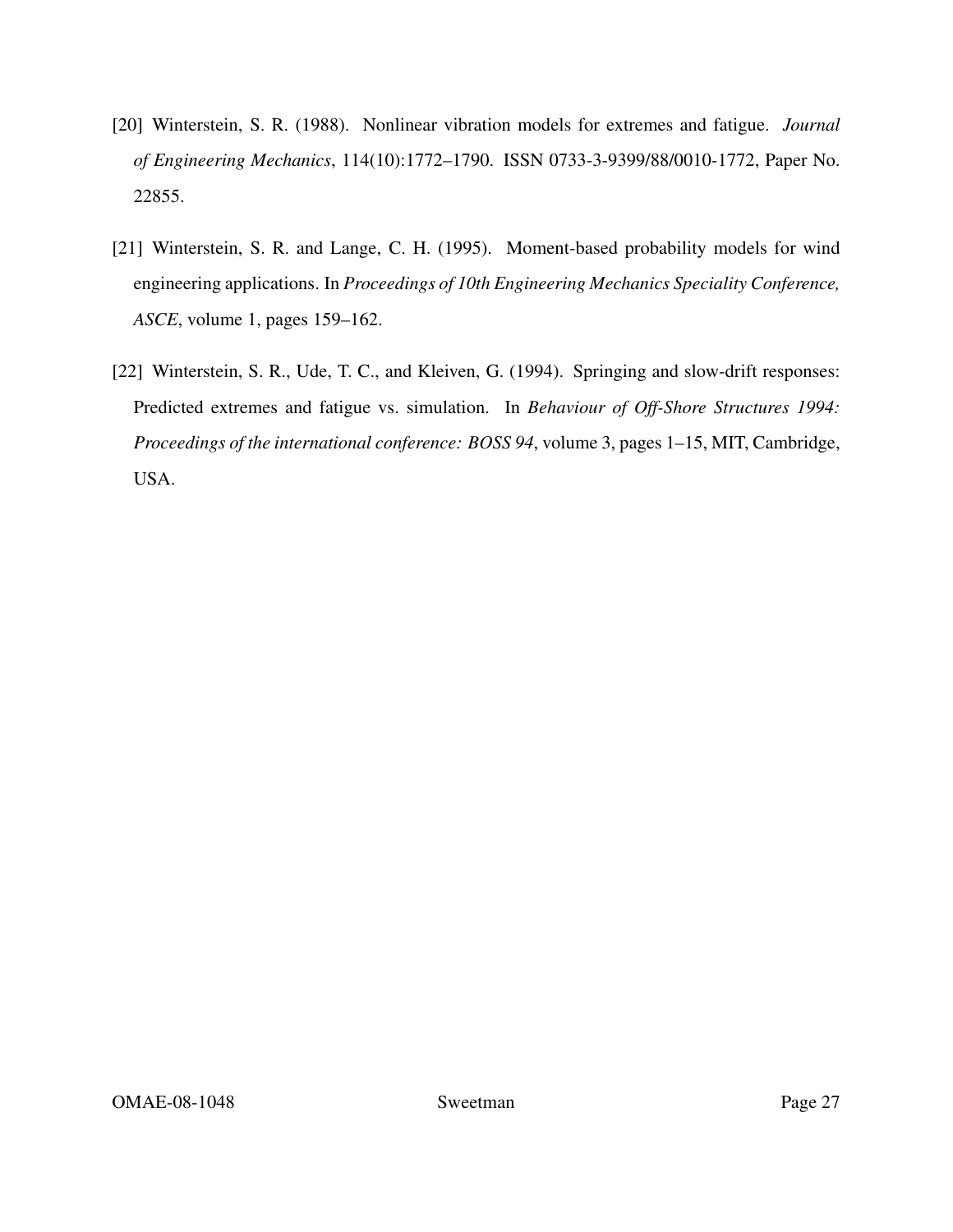#### Captions

Figure 1: Various Regions of Model Applicability

Figure 2: Practical, Softening Monotone and Hardening Monotone Limits in Hermite Moment Space

Figure 3: Combination of Non-monotone Hardening and Softening models into a single monotonic transformation

(a) Region III: Softening-Hardening-Softening required for Piecewise Monotone ( $\alpha_3$  = -0.2651,  $\alpha_4 = 3.0072$ ,  $t = 4,400$  sec)

(b) Region IV: Hardening-Softening-Hardening required for Piecewise Monotone ( $\alpha_3 = -0.2402$ ,  $\alpha_4 = 2.9885, t = 4,700 \text{ sec}$ 

Figure 4: Tension Leg Platform

Figure 5: Hermite Extreme Value Estimation: A single realization with statistical moments shifting between monotone and non-monotone models used to predict 90 minute maximum.

Figure 6: PDF Comparison: standardized softening-hardening-softening, hardening-softeninghardening and monotone responses (4,700 sec, 5,000 sec and 5,300 sec in Table 1)

Figure 7: Histogram of 4,100 second simulated response compared with theoretical PDFs based on  $\alpha_3 = -0.2654$ ,  $\alpha_4 = 3.0360$